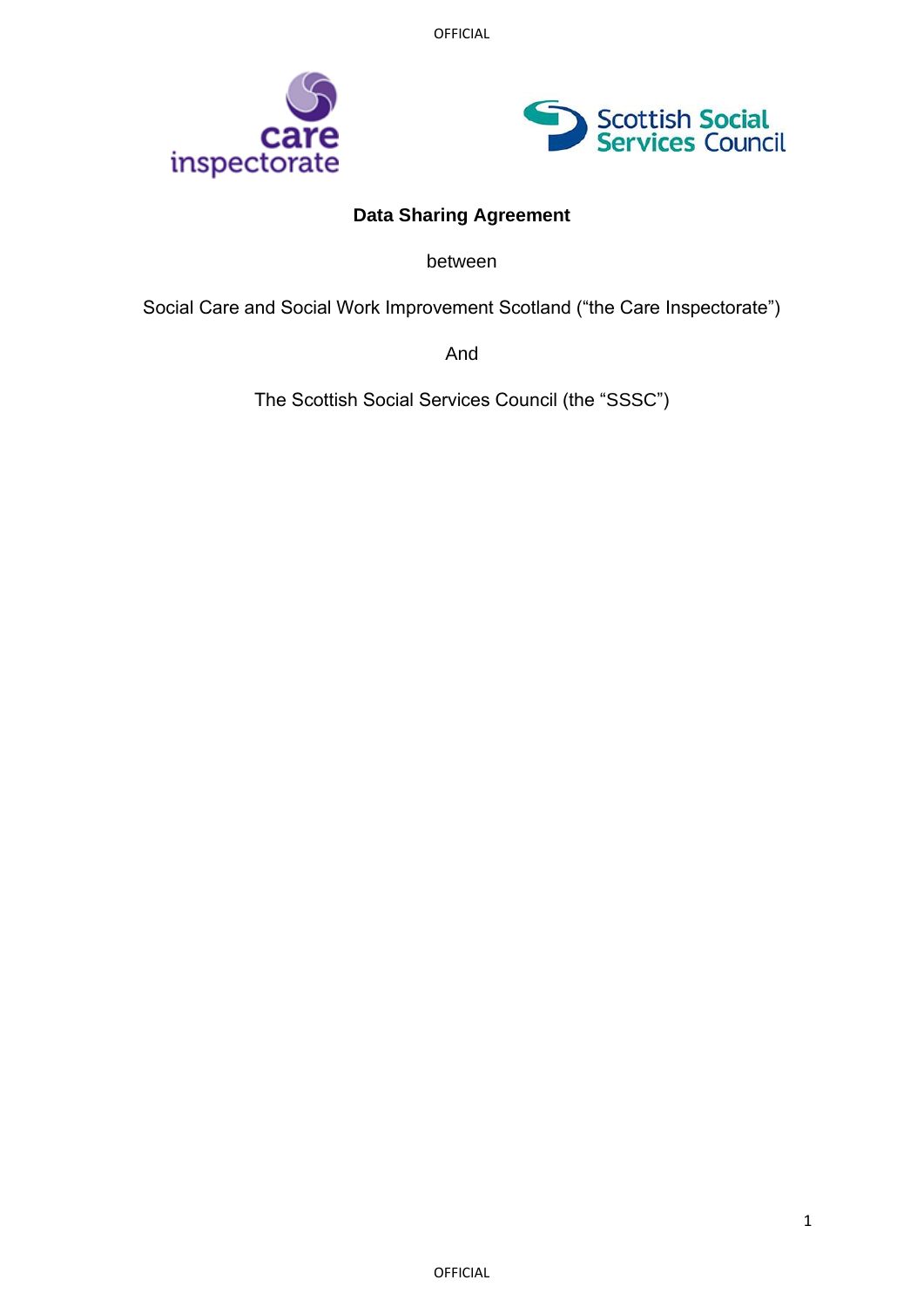# **Contents**

## Background

- 1. Definitions and Interpretation
- 2. Introduction and Aims
- 3. Commencement, Term and Review of Agreement
- 4. Dispute Resolution and Variation
- 5. Shared Information
- 6. Data Share Obligations
- 7. Purpose and Legal Basis
- 8. Further Use of Shared Information
- 9. Protection of Personal Data
- 10. Security of Shared Information
- 11. Statutory compliance
- 12. Termination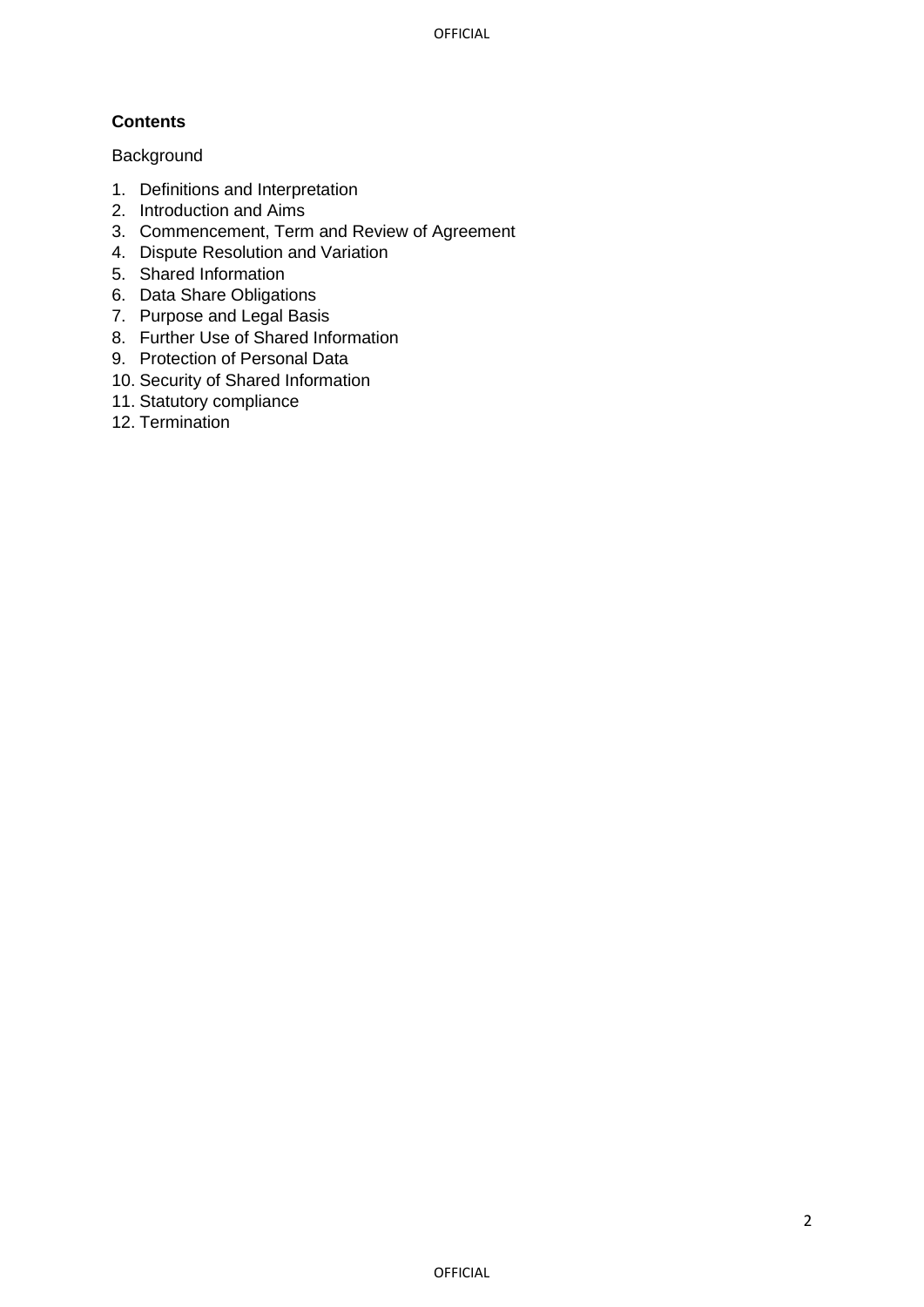## **Background**

- A This Data Sharing Agreement sets out the framework and legal basis for the provision of Workforce Data and Fitness to Practise Data (which may include Personal Data) by the Care Inspectorate to the SSSC.
- $\overline{B}$ For the purposes of this Agreement, the Care Inspectorate will be a Data Controller and the SSSC will be a Data Controller in respect of the data provided to SSSC under this Agreement. For the avoidance of doubt the Care Inspectorate and the SSSC are not and will not become Joint Controllers.
- $\mathbf{C}$ The Care Inspectorate and the SSSC will both be responsible for compliance with the Data Protection Laws in relation to the Shared Information and this Agreement exists to provide a framework for that compliance.

## THE CARE INSPECTORATE AND THE SSSC AGREE AS FOLLOWS -

#### $1<sup>1</sup>$ **Definitions and Interpretation**

 $1.1$ In this Agreement the following words and phrases shall have the following meanings, unless expressly stated to the contrary:

| <b>DEFINITION</b>      | <b>INTERPRETATION</b>                                                                                                                                                                                                                                                                                                                                                                                            |
|------------------------|------------------------------------------------------------------------------------------------------------------------------------------------------------------------------------------------------------------------------------------------------------------------------------------------------------------------------------------------------------------------------------------------------------------|
| "Agreement"            | means this agreement and any variations made in<br>accordance with Clause 4 hereof                                                                                                                                                                                                                                                                                                                               |
| "Annual Returns"       | means the process whereby the Care<br>Inspectorate collects certain Data (including<br>Personal Data) from registered Care Services in<br>Scotland on an annual basis to help the Care<br>Inspectorate plan, inform and carry out<br>inspections. The Data collected relates to data<br>about registered Care Services in Scotland and<br>about individuals who work in registered Care<br>Services in Scotland. |
| "Care Service"         | has the meaning given in the Public Services<br>Reform (Scotland) Act 2010 and "Care Services"<br>shall be construed accordingly.                                                                                                                                                                                                                                                                                |
| "Data"                 | means any fact, statistic, code or item of<br>information.                                                                                                                                                                                                                                                                                                                                                       |
| "Data Protection Laws" | means any law, statute, subordinate legislation,<br>regulation, order, mandatory guidance or code of                                                                                                                                                                                                                                                                                                             |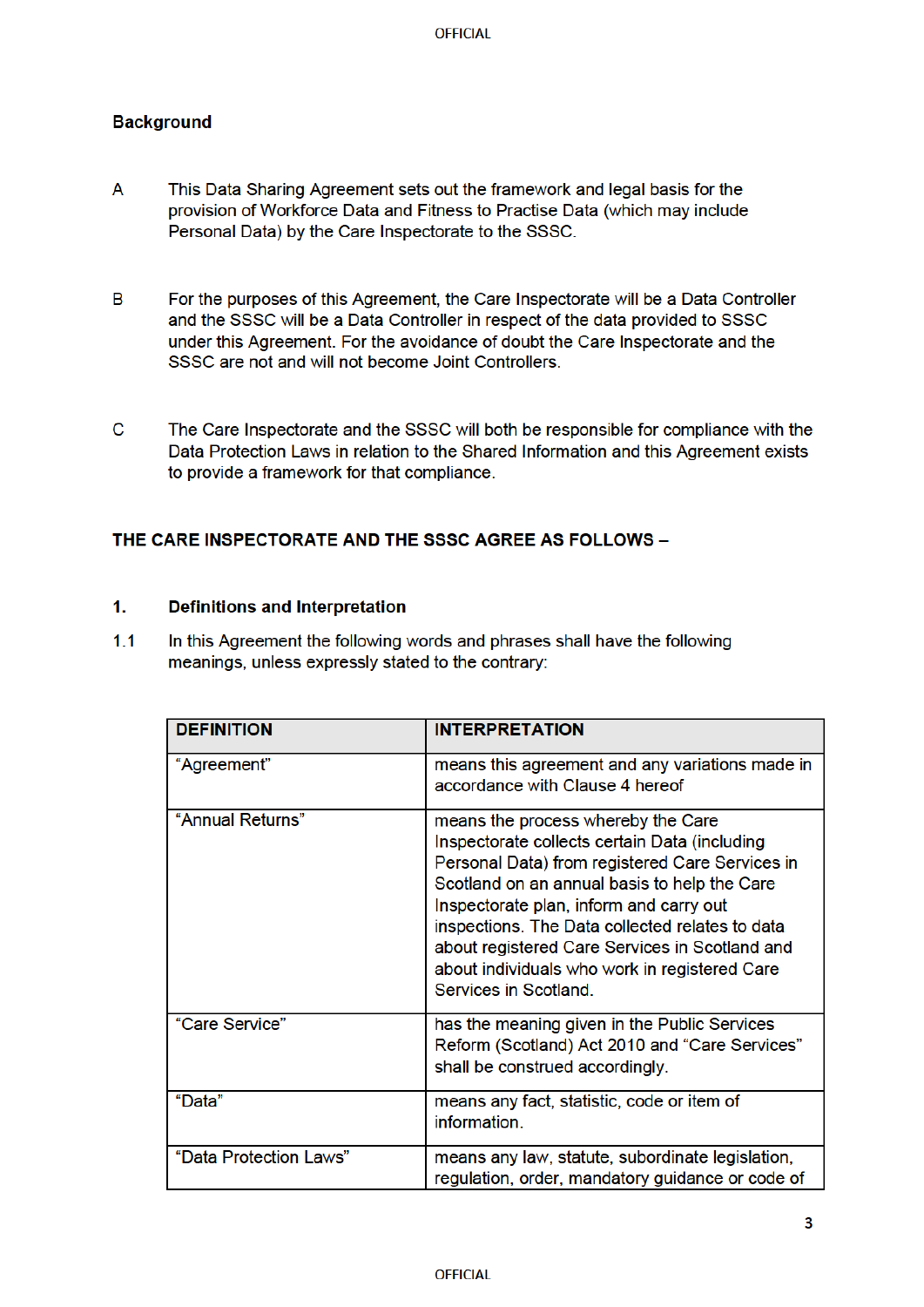|                       | practice, judgment of a relevant court of law, or<br>directives or requirements of any regulatory body<br>which relates to the protection of individuals with<br>regard to the processing of Personal Data to<br>which a Party is subject including the Data<br>Protection Act 2018 and any statutory modification<br>or re-enactment thereof and the UK GDPR. |
|-----------------------|----------------------------------------------------------------------------------------------------------------------------------------------------------------------------------------------------------------------------------------------------------------------------------------------------------------------------------------------------------------|
| "Data Processor"      | has the meaning given in the Data Protection<br>Laws.                                                                                                                                                                                                                                                                                                          |
| "Data Controller"     | has the meaning given in the Data Protection<br>Laws.                                                                                                                                                                                                                                                                                                          |
| "Data Subject"        | has the meaning given in the Data Protection<br>Laws.                                                                                                                                                                                                                                                                                                          |
| Final data collection | means the last date that the Care Inspectorate<br>collect data for the purposes of complying with the<br>terms of this Agreement.                                                                                                                                                                                                                              |
| "Joint Controllers"   | has the meaning given in Article 26 UK GDPR.                                                                                                                                                                                                                                                                                                                   |
| "Personal Data"       | has the meaning given in the Data Protection<br>Laws and includes Personal Data provided to or<br>otherwise made available to the SSSC by or on<br>behalf of the Care Inspectorate under this<br>Agreement.                                                                                                                                                    |
| "Processing"          | has the meaning given in the Data Protection<br>Laws (and "Process", and "Processes" shall be<br>construed accordingly).                                                                                                                                                                                                                                       |
| "Shared Data"         | Means any Data (which may include Personal<br>Data) which is provided to or otherwise made<br>available to the SSSC by or on behalf of the Care<br>Inspectorate under this Agreement                                                                                                                                                                           |
|                       | In particular, Shared Data will include:                                                                                                                                                                                                                                                                                                                       |
|                       | (i)<br>certain data provided by Care Services,<br>detailed within the datasets described in<br>Annex 1 to this Agreement,                                                                                                                                                                                                                                      |
|                       | Information regarding discrepancies in<br>(ii)<br>certain responses received from registered<br>Care Services, relating to staffing and<br>fitness to practise issues, as more<br>particularly described in Part 2 of Annex 2<br>to this Agreement,                                                                                                            |
|                       | which data is sourced from information collected<br>by the Care Inspectorate on an annual basis from                                                                                                                                                                                                                                                           |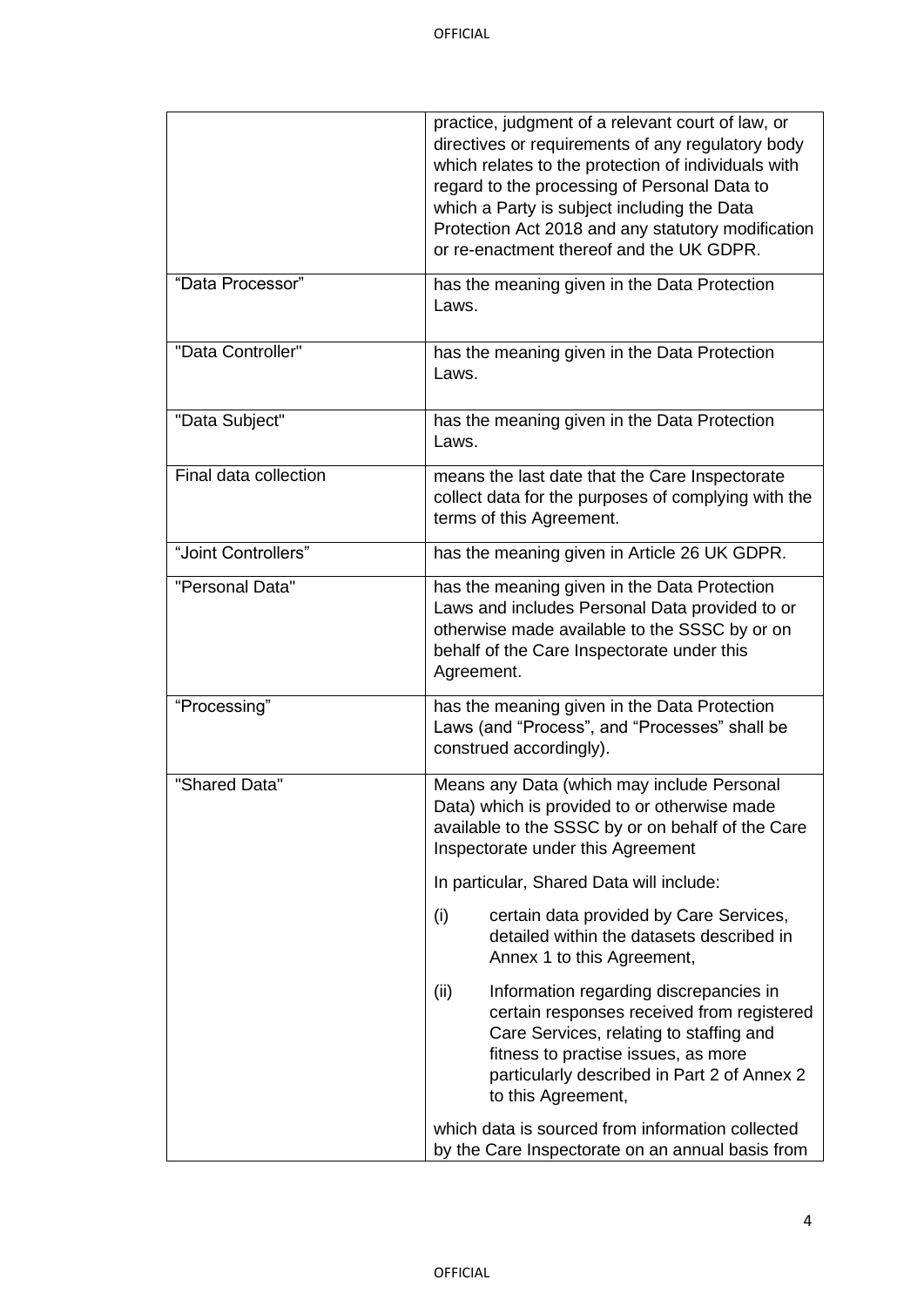|                                            | registered Care Services in Scotland (known as<br>the 'Annual Returns' process).                                                                                                                                                                                                                                        |
|--------------------------------------------|-------------------------------------------------------------------------------------------------------------------------------------------------------------------------------------------------------------------------------------------------------------------------------------------------------------------------|
| "Supervisory Authority"                    | has the meaning given in the Data Protection<br>Laws.                                                                                                                                                                                                                                                                   |
| "Technical and Organisational<br>Measures" | means measures to ensure appropriate security of<br>Data and Personal Data, including protection<br>against unauthorised or unlawful processing and<br>against accidental loss, destruction or damage.                                                                                                                  |
| "Third Party"                              | has the meaning given in the Data Protection<br>Laws.                                                                                                                                                                                                                                                                   |
| "the 2001 Act"                             | means the Regulation of Care (Scotland) Act<br>2001.                                                                                                                                                                                                                                                                    |
| "the 2007 Act"                             | means the Statistics and Registration Service Act<br>2007.                                                                                                                                                                                                                                                              |
| "the 2010 Act"                             | means the Equality Act 2010                                                                                                                                                                                                                                                                                             |
| "UK GDPR"                                  | means the United Kingdom General Data<br>Protection Regulation (EU) 2016/679 of the<br>European Parliament and of the Council of 27<br>April 2016 on the protection of natural persons<br>with regard to the processing of personal data and<br>on the free movement of such data, and repealing<br>Directive 95/46/EC. |

#### **2. Introduction and Aims**

- 2.1 The Care Inspectorate collects certain Data (including Personal Data) from registered Care Services in Scotland on an annual basis. The process for this is known as and referred to as 'Annual Returns' of Care Services. The Data is about registered Care Services in Scotland. The Personal Data is about individuals who worked (were members of staff on the payroll) in the preceding calendar year within registered Care Services in Scotland.
- 2.2 The Care Inspectorate agrees to share certain data (including Personal Data) collected as part of the Annual Returns process with the SSSC together with certain data from the Care Inspectorate's service list. The data is provided to the SSSC for the purpose of producing statistical analysis or carrying out research which is relevant to the responsibilities and role of the SSSC in exercise of its powers. This includes delegated powers, under the 2001 Act and in particular, those powers delegated under section 58 of that Act as amended from time to time.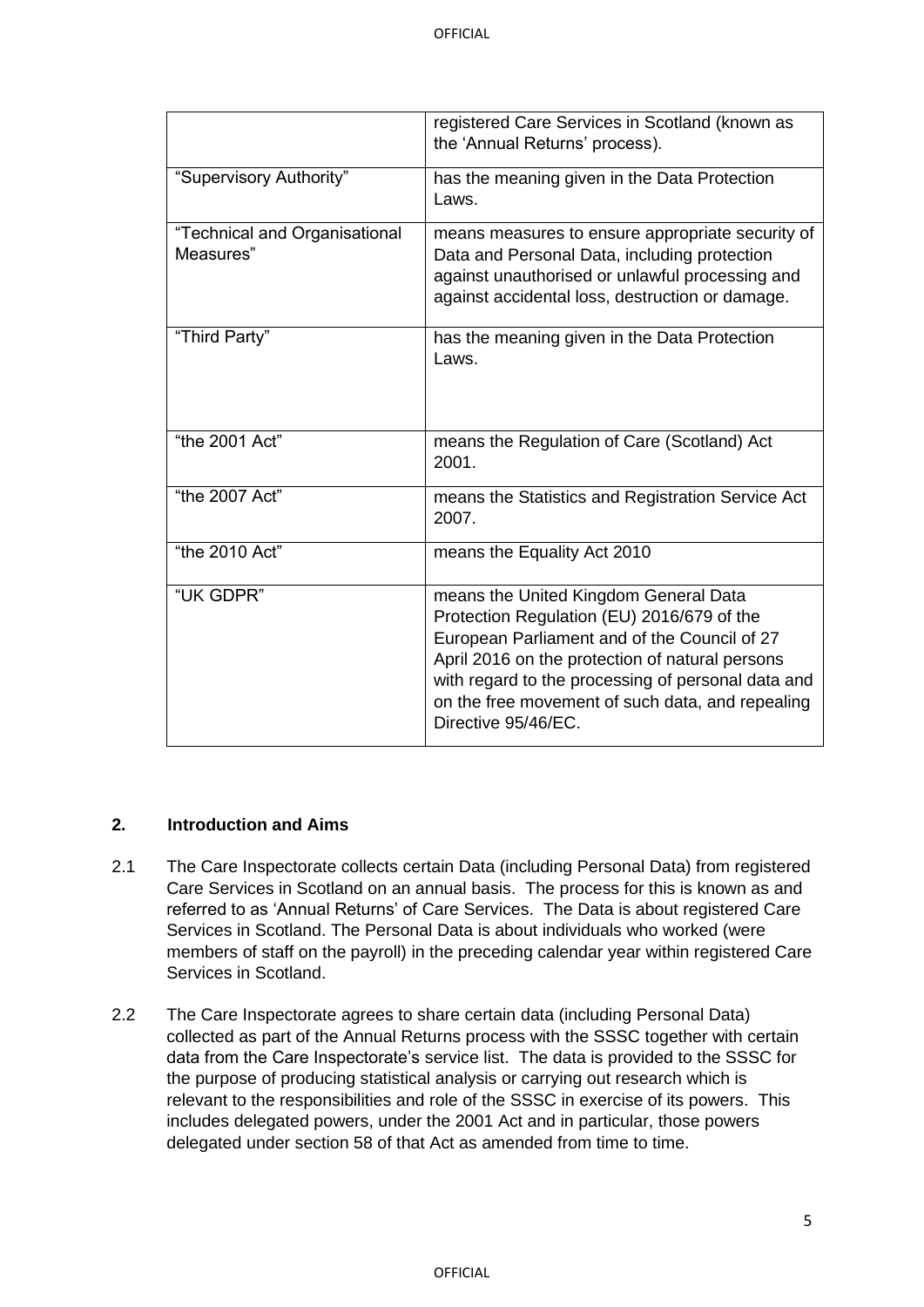2.3 In addition, the Care Inspectorate has included certain questions in the Annual Return it issues to Care Services. The aim of these questions is to ensure that providers are meeting their responsibilities as regards social service workers in terms of the Public Services Reform (Scotland) Act 2010, the Regulation of Care (Scotland) Act 2001 and the SSSC's Code of Practice for Employers of Social Service Workers including their responsibilities on registration; recruitment; induction; training; qualifications; post registration training and learning (PRTL); referral of allegations of fitness to practise matters; notification to the appropriate bodies/regulators of investigations and disciplinary action.

The Care Inspectorate will also share certain Data and Personal Data relating to the responses to these questions with the SSSC, to allow the SSSC to fulfil its statutory function to protect the public under section 59 of the 2001 Act and in particular for the purposes of identifying and investigating allegations under the Fitness to Practise Rules 2016 as amended by the Fitness to Practise (Amendment) Rules 2017.

- 2.4 This Agreement outlines the Data and Personal Data to be shared and the processes and legal basis for sharing it. This Agreement sets out the principles to which the Care Inspectorate and the SSSC will work. No fees are payable to or by either party in respect of this Agreement.
- 2.5 This Agreement does not relate to the provision of data which the Care Inspectorate processes on behalf of the SSSC. The processing of data on behalf of the SSSC is governed by a Data Processing Agreement.

#### **3. Commencement, Term and Review of Agreement**

- 3.1 This Agreement shall commence from the last date of signature. and shall continue in full force and effect for so long as the Care Inspectorate collects certain data (including Personal Data) as part of its Annual Returns process or until terminated in accordance with Clause 12.
- 3.2 This agreement will be reviewed annually with the aim of evaluating the effectiveness of the data provision process, the appropriateness of the use made of the data and whether amendments are required to any new Data Sharing Agreement required.

#### **4. Dispute Resolution and Variation**

- 4.1 Any disputes arising will be referred first to the persons noted in clause 10.7 and if not resolved within 10 working days, will then be escalated to the signatories to this Agreement.
- 4.2 No variation of this Agreement shall be effective unless it is in writing and signed by authorised signatories of both parties.

#### **5. Shared Information**

5.1 The information to be shared under this Agreement consists of the following: -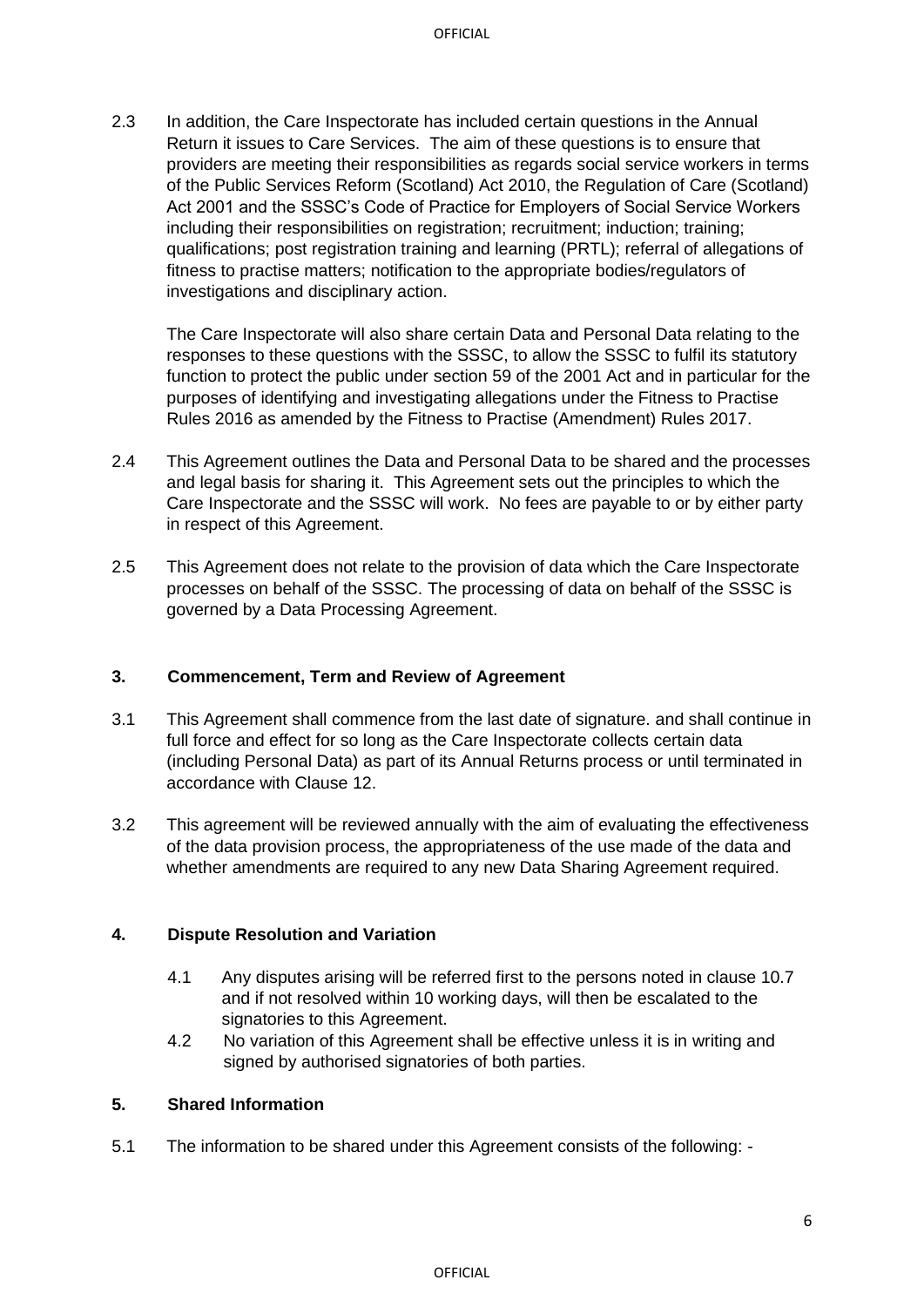- (i) The Datasets detailed within Annex 1 to this Agreement
- (ii) The Data detailed within Part 2 of Annex 2 to this Agreement.

#### **6. Data Share Obligations**

#### Data Share obligations – workforce data

- 6.1 In relation to the workforce data (detailed in Annex 1) shared under this Agreement, the data share will consist of the following steps and processes of which the parties are in agreement and acknowledge their respective obligations: -
	- 6.1.1 When creating the datasets detailed in Annex 1, the Care Inspectorate will use its operational systems and appropriate statistical techniques to validate and clean the Data guided by the standard set out in the Code of Practice for Statistics where in the Care Inspectorate's sole discretion it determines it is relevant and appropriate to do so.
	- 6.1.2 The Care Inspectorate will remove all individuals' names from the Personal Data to be shared with the SSSC prior to provision of the Shared Data.
	- 6.1.3 The Care Inspectorate will securely provide the Data and Personal Data to the Workforce Intelligence Team of the SSSC, following completion of the data collection and above processes, using an agreed method.
	- 6.1.4 In the event that the Care Inspectorate materially changes the manner in which it processes data to be shared under this agreement, it will, when, and if possible, before, it transfers the data to the SSSC advise the Workforce Intelligence team of the SSSC of the detail of any such changes.
	- 6.1.5 The SSSC will hold the Shared Data securely.
	- 6.1.6 The SSSC will have primary responsibility for publishing workforce data and the Care Inspectorate primary responsibility for publishing data on Care Services.
	- 6.1.7 Any data used in the SSSC's publications that concerns registered Care Services should refer to the Care Inspectorate data source or publication used (e.g. Care Inspectorate Care Service register at 31 Dec 18 or Care Inspectorate, Childcare Statistics, 31 Dec 18).
	- 6.1.8 Where the Care Inspectorate publishes staffing information which has been published in the SSSC's workforce statistical releases, the Care Inspectorate will refer to the SSSC's publication (eg "SSSC Workforce Statistics Dec YY an official statistics product").
	- 6.1.9 The SSSC will consult with the Care Inspectorate regarding the timing and content of the publication of data on the workforce and services arising from the data shared under this Agreement. The Care Inspectorate will consult with the SSSC regarding the publication of workforce information.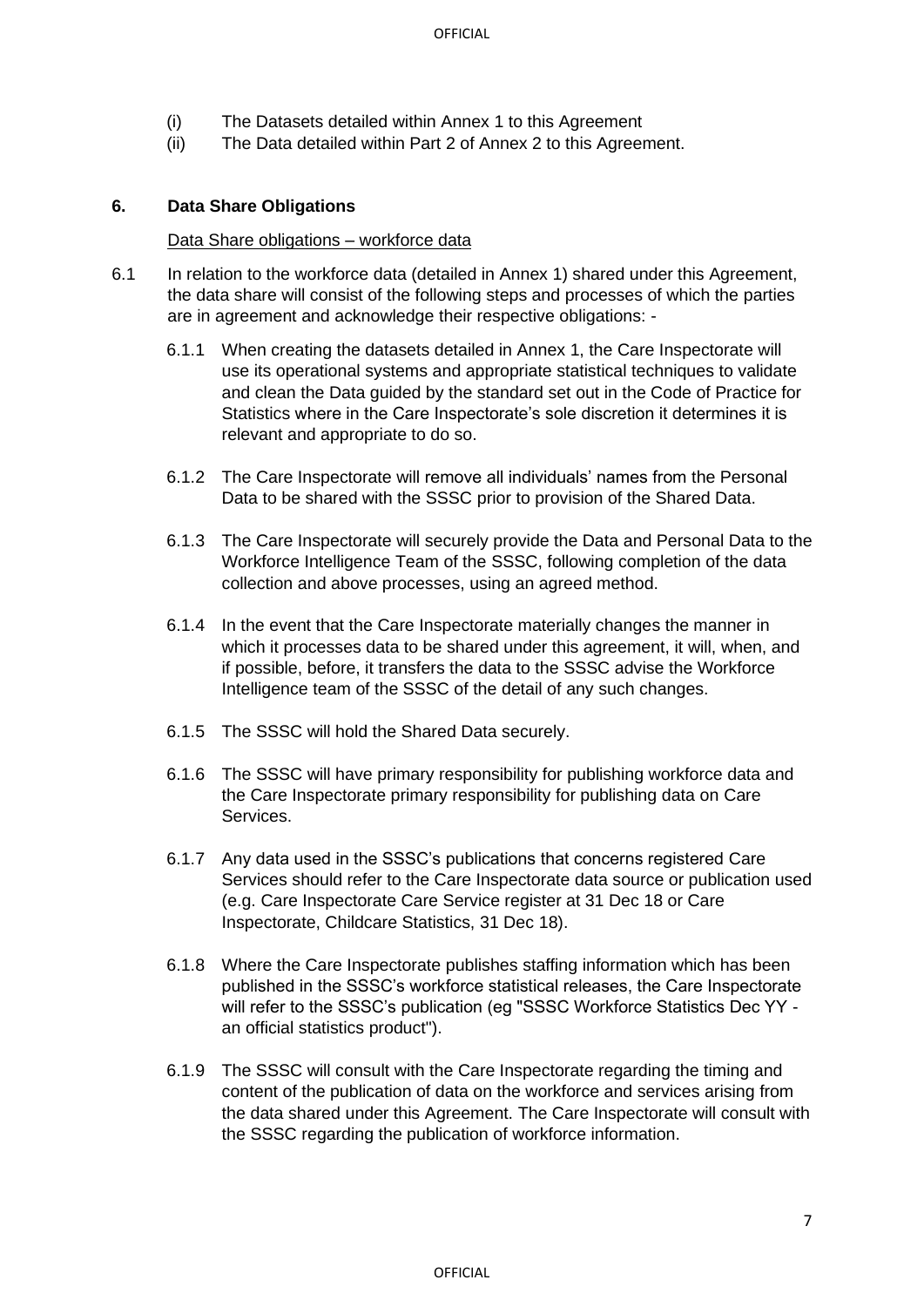- 6.1.10 Any ad hoc requests for aggregate-level workforce data received by either party, that can be responded to from the data shared under this Agreement, will be dealt with by the SSSC, with any response copied to the Care Inspectorate. Other requests received by either party that include the information covered in this Agreement, but which also requires data held by the Care Inspectorate alone, should be dealt with by the Care Inspectorate with assistance from the SSSC where necessary. In such cases, the Care Inspectorate should advise the SSSC of the request and consult with the SSSC regarding the content of the response as it relates to the workforce element of the data.
- 6.1.11 Where the SSSC requires to respond to any Freedom of Information or Subject Access Request which includes the data shared under this Agreement, the SSSC will copy any response to the Care Inspectorate as it relates to the workforce data shared.

#### Data Share Obligations – Fitness to Practise Data

- 6.2 In relation to the fitness to practise data (detailed in Annex 2) shared under this Agreement, the data share will consist of the following steps and processes of which the parties are in agreement and acknowledge their respective obligations: -
	- 6.2.1 The Care Inspectorate will carry out no cleaning or validation of the Data.
	- 6.2.2 The Care Inspectorate will securely provide the Data and Personal Data to the Fitness to Practise Team of the SSSC, following completion of the data collection and above processes, using an agreed method.
	- 6.2.3 The Care Inspectorate will advise the Fitness to Practise team of the SSSC if it should commence undertaking any cleaning or validation of the Personal Data, or having done so, if it should later cease to do so.
	- 6.2.4 The SSSC will hold the Shared Data securely.
- 6.3 The Care Inspectorate will remain the Data Controller of any Personal Data it retains which it has also shared with the SSSC under this Agreement. The SSSC will become a Data Controller with regards to any Personal Data provided to them under the terms of this Agreement.

#### **7. Purpose and Legal Basis**

7.1. Shared Data described in Annex 1:

The SSSC has a delegated statutory function in terms of section 58 of the 2001 Act to ascertain what numbers of social workers and social service workers of other descriptions are required in Scotland. To carry this out the SSSC produces data on the Scottish social service sector's workforce and in particular produces and publishes annually the Scottish Social Service Sector: Report on Workforce Data.

The SSSC also has a delegated statutory function in terms of section 58 of the 2001 Act to ascertain what education or training is required by persons who are, or wish to become, social service workers.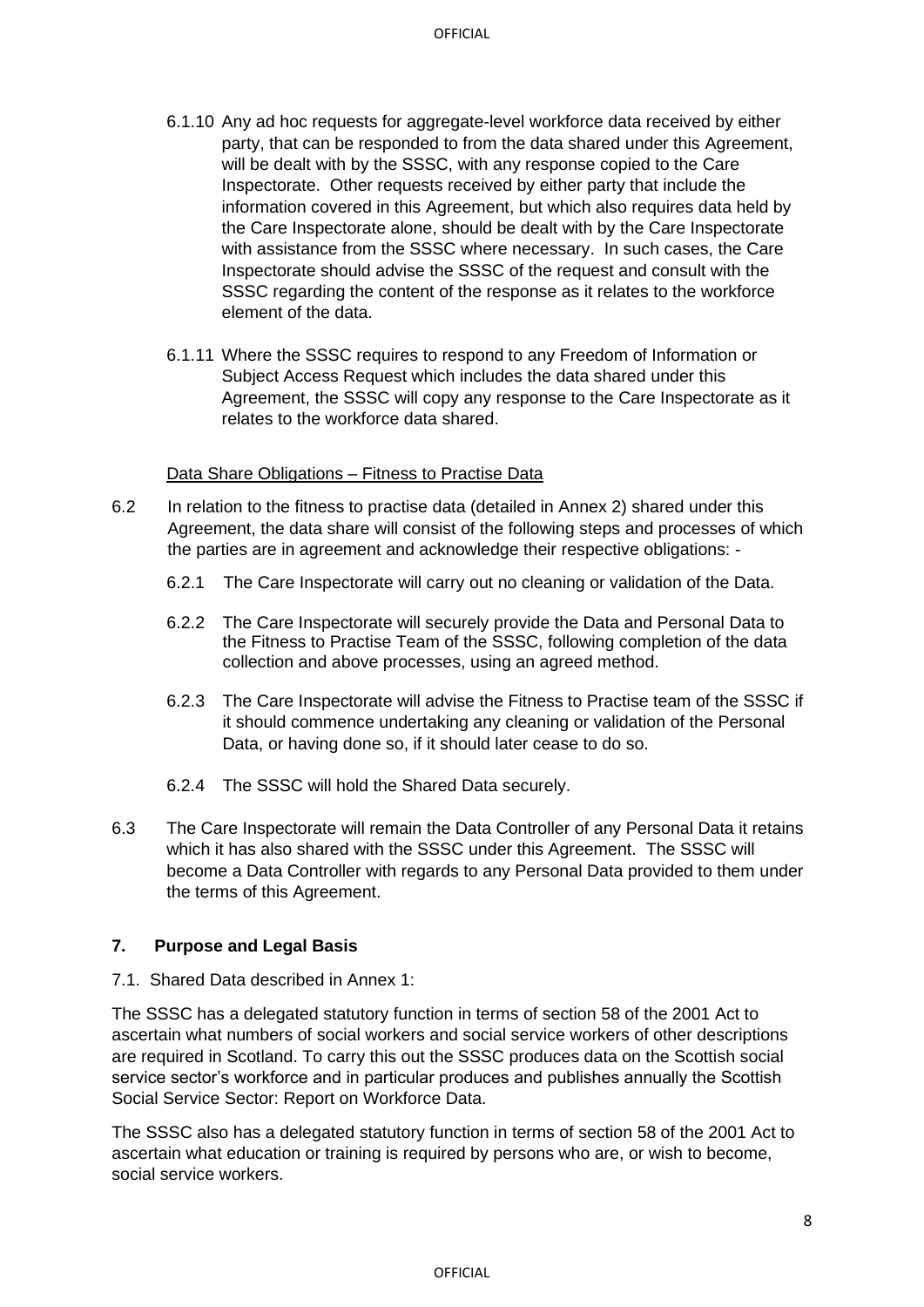The purpose of the Processing of the Data and Personal Data is to combine it with Data and Personal Data collected by the SSSC directly from local authorities in Scotland to inform and be included within the Scottish Social Service Sector: Report on Workforce Data which the SSSC produces and publishes annually. The Report is produced by the SSSC as official statistics for the purposes of the 2007 Act.

Production and publication of the Scottish Social Service Sector: Report on Workforce Data assists the SSSC to fulfil its delegated statutory functions in terms of section 58 of the 2001 Act and its obligations in terms of the 2007 Act. It also assists the SSSC, in the exercise of its functions, to meet the public sector equality duty in terms of section 149 of the 2010 Act.

The Data and Personal Data (which will have individuals' names removed) will be used for statistics and research purposes to support planning only.

7.2 Shared Data described in Part 2 of Annex 2:

The SSSC has a statutory function in terms of section 59 of the 2001 Act to ensure the safety and welfare of all persons who use, or who are eligible to use, care services are protected and enhanced. In terms of section 57A of the 2001 Act employers of social service workers must notify the SSSC if they have dismissed a social service worker on grounds of misconduct or in certain circumstances if a social service worker has resigned or abandoned their position.

The purpose of the Processing of the Data and Personal Data is to enable the SSSC to use it in its communication and development work with the sector in relation to fitness to practise matters and ensuring the SSSC receives the right referrals from employers of social service workers.

The SSSC will use the information for the purposes of identifying and investigating allegations under the Fitness to Practise Rules 2016 as amended by the Fitness to Practise (Amendment) Rules 2017.

- 7.3 The applicable provisions of the UK GDPR and Data Protection Act 2018 which allow disclosure of the Data are:
	- Article  $6(1)(e)$  of the UK GDPR the processing is necessary for the performance of a task carried out in the public interest or in the exercise of official authority, as noted in 7.1 and 7.2 above;
	- Section 8 of the Data Protection Act 2018 the processing is necessary for the performance of a task carried out in the public interest or in the exercise of the controller's official authority, being necessary for the purposes of carrying out statutory functions, as noted in 7.1 and 7.2 above.
	- Article  $6(1)(f)$  the processing is necessary for the purposes of the legitimate interest in supporting the SSSC by facilitating the performance of its statutory functions, supporting it in providing analysis of the workforce(s) it regulates and assisting it in protecting the safety of the public.

The processing is necessary because the SSSC needs the information which the Care Inspectorate already collects for its own purposes. The SSSC cannot reasonably obtain the information in a less intrusive way.

### **8. Further Use of Shared Information**

8.1 The SSSC agrees not to process the shared information for purposes that are incompatible with the Data Protection Laws.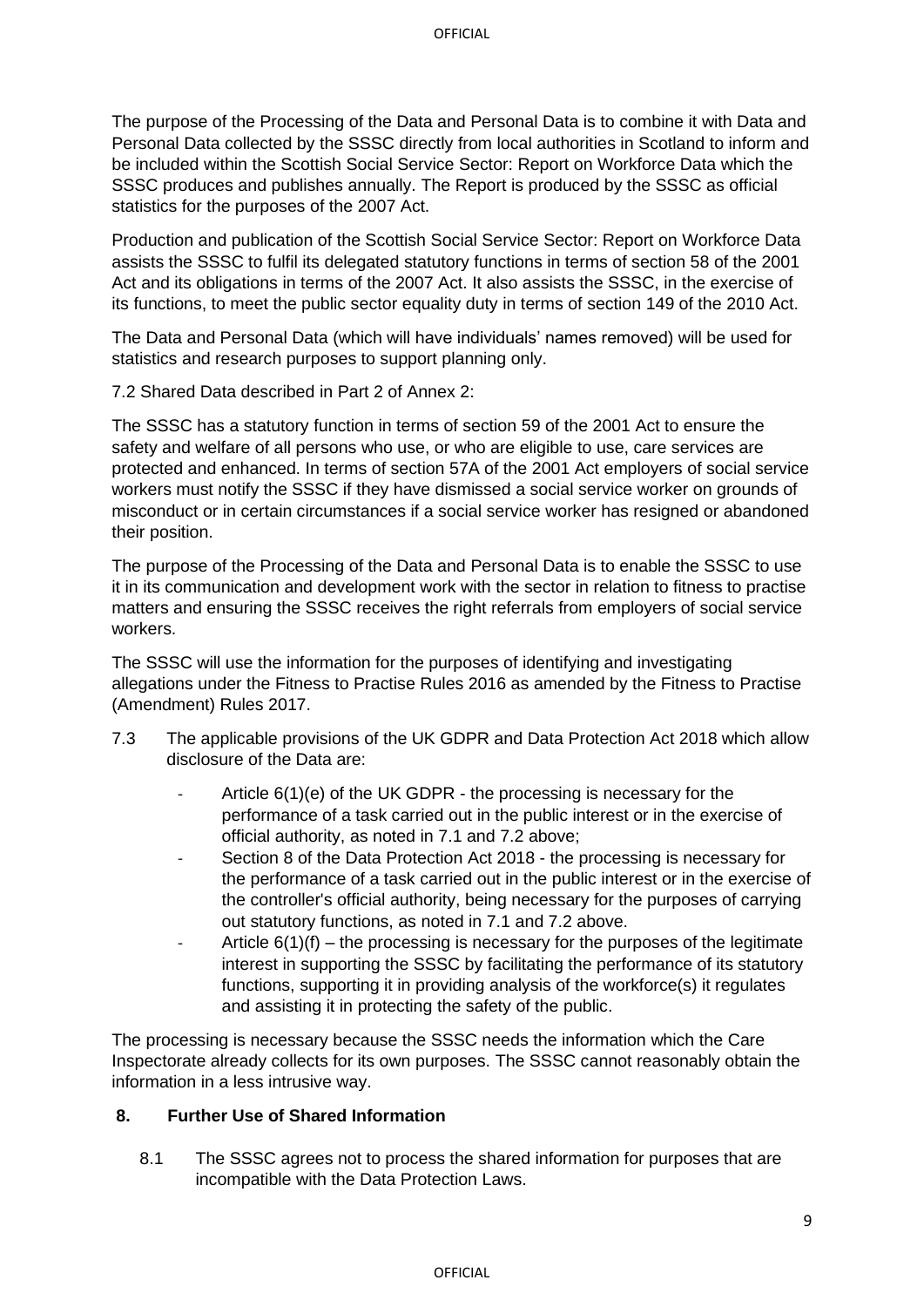#### **9. Protection of Personal Data**

- 9.1 The Parties agree to Process any Personal Data in accordance with this Agreement and in accordance with legislation to which the Parties are subject and the Data Protection Laws.
- 9.2 The SSSC undertakes to make all necessary preparations to ensure it will be compliant with the Data Protection Laws. The SSSC shall Process Data and Personal Data only as necessary and in accordance with the obligations under this Agreement or any legislation to which the SSSC is subject.
- 9.3 The SSSC undertakes to treat any Personal Data provided by the Care Inspectorate as confidential and ensure that access to Personal Data is limited to only those employees or other individuals acting on its behalf who require access to it for the purpose of the SSSC carrying out its functions in so far as detailed within this Agreement.
- 9.4 The SSSC undertakes not to publish (or otherwise make available) the Data provided under this Agreement at any level or in any manner which allows identification of an individual, unless to do so is compatible with the Data Protection Laws. Unauthorised disclosure of any Personal Data will be regarded as a breach of confidentiality.
- 9.5 The SSSC undertakes to comply with and to ensure that all employees, agents, subcontractors, partners, representatives or others acting on behalf of the SSSC; who are working with the Data or Personal Data provided under this Agreement, will comply with all relevant conditions detailed within this Agreement, including the conditions and restrictions set out in the Annexes to this Agreement.

#### **10. Security of Shared Information**

- 10.1 In addition to the requirements of Clause 9 in respect of Personal Data, the SSSC agrees to process all Shared Data in accordance with the security provisions set out in this clause.
- 10.2 A security incident may result in the Care Inspectorate, individuals, ICT systems and/or the information held on them being exposed, or potentially exposed, to illegitimate access. As a result, incidents have the potential to contravene the Data Protection Laws, and to compromise the Care Inspectorate's and/or SSSC's business, and the confidentiality, integrity and/or availability of ICT systems and/or the information that is held on them.
- 10.3 Security incidents can cover a wide range of events and may be categorised, but are not limited, to the following:
	- 10.3.1 Physical: the loss of hard copy personal/sensitive/protectively marked material, the breaching of access controls (including lost/stolen security passes); the loss/theft of personal/sensitive/protectively marked data or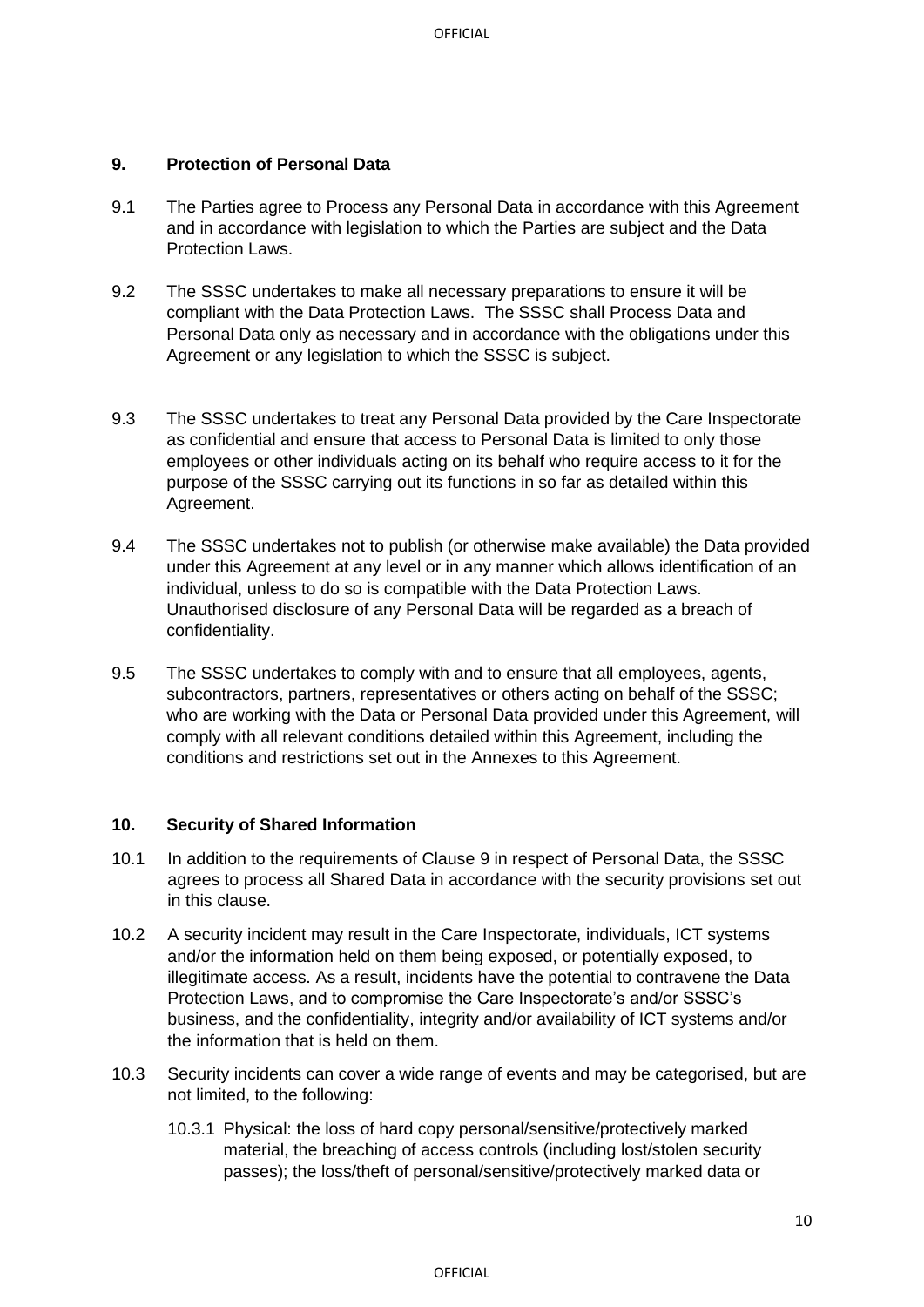equipment; unauthorised access to, tampering with or use of ICT systems. equipment or accounts; unauthorised acquisition of privileges; unauthorised access to, use or disclosure of sensitive information; unauthorised changes to system hardware, firmware or software; suspect packages and bomb threats

- 10.3.2 Procedural: improper use of an ICT system, access or privileges (e.g. inappropriate use of email or accessing inappropriate web sites); improper handling, distribution, accounting, storage and destruction of cryptographic items or sensitive information
- 10.3.3 Personnel: any unauthorised event involving insiders or ex-insiders (including members of staff, contractors, visitors, support staff or former members of any of these groups)
- 10.3.4 Electronic: malware attacks (viruses, worms, Trojan horses); unauthorised disruption of service (denial of service and distributed denial of service attacks), receipt of spam, phishing attacks, etc.
- 10.3.5 Operational: system failures, crashes, environmental failures and operator errors may have security implications and should be treated as incidents, in addition to their potential implications for business continuity. Some IT security incidents have been detected as a result of poorer system performance being detected.
- $10.4$ The examples given above are not exhaustive and many incidents will belong to more than one category. Other incidents may be difficult to classify so the Parties agree to be alert to the possibility of new types or manifestations of incident. particularly as attack methods are constantly evolving.
- $10.5$ In addition to the quidelines above, a security breach is also defined as occurring when any of the quidance outlined in this Agreement is compromised.
- $10.6$ If Personal Data received as part of this Agreement by the SSSC is lost, damaged or destroyed in any way, including as described above, it should be reported to the SSSC's Information Governance team in accordance with the SSSC's data breach process and must be notified to the Care Inspectorate as soon as possible. If the SSSC has a security breach involving any of the Data or Personal Data covered by this Agreement, then the appropriate steps must be taken as soon as possible.
- $10.7$ The following Care Inspectorate and SSSC staff responsible for data security must be informed as soon as possible as to the nature of the breach and possible implications: -

| <b>Scottish Social Services Council</b> | <b>Care Inspectorate</b> |
|-----------------------------------------|--------------------------|
|                                         |                          |
|                                         |                          |
|                                         |                          |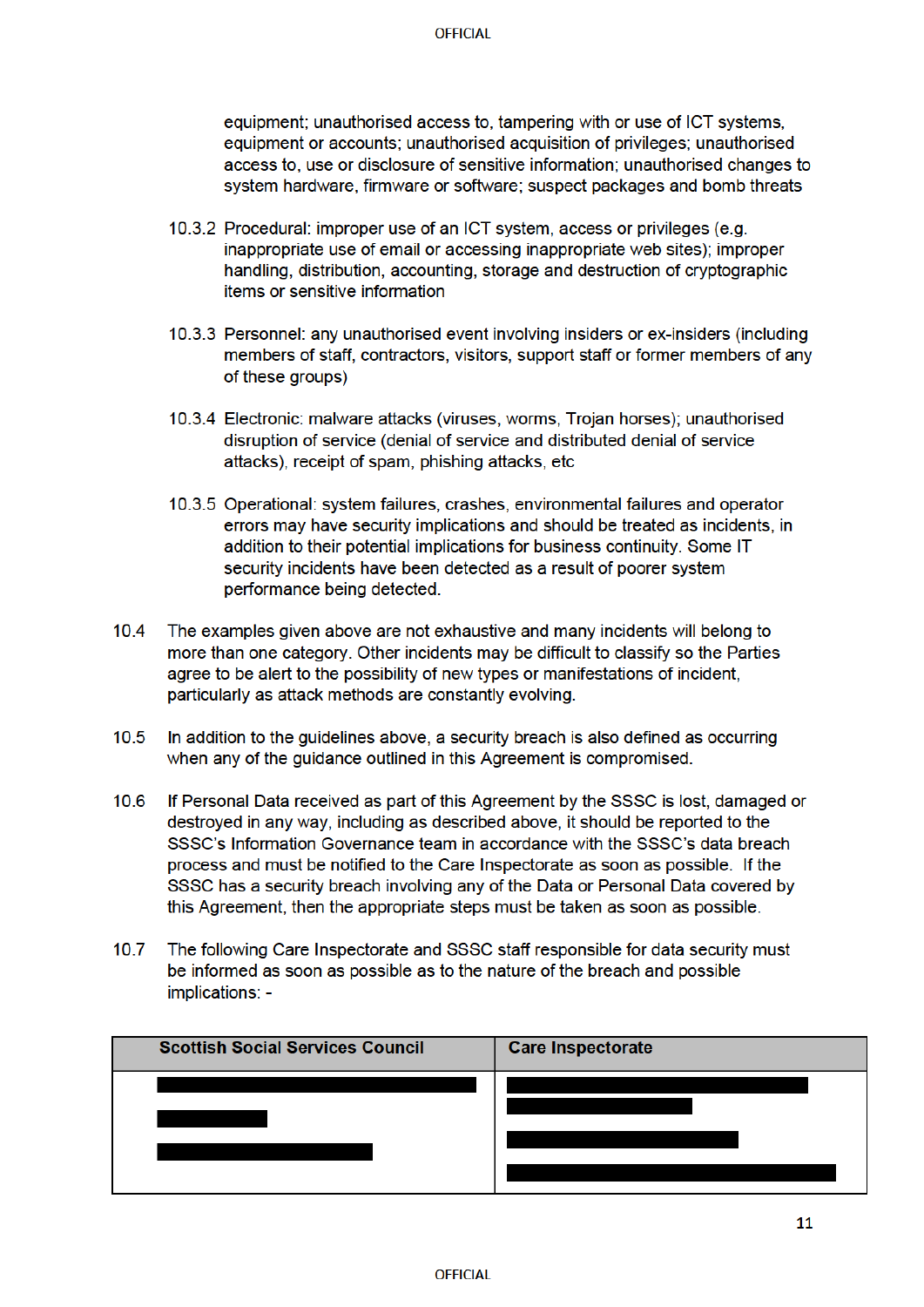| $\star$ |
|---------|
|         |
|         |
|         |

#### $11$ **Statutory Compliance**

11.1 The Parties shall comply with all relevant legislation, regulations, orders, statutory instruments and any amendments or re-enactments thereof, as are relevant.

#### $12.$ **Termination**

12.1 Either party shall be entitled to terminate this Agreement by giving written notice of no less than eight months before final data collection in the last year in which the agreement will remain in force. The parties shall be entitled to terminate this Agreement by giving written notice of or such shorter period as the parties may agree.

This Agreement, consisting of this and the preceding 12 pages, are executed as follows: -



SIGNED by Peter Macleod, Chief Executive, for and on behalf of the Care Inspectorate

Date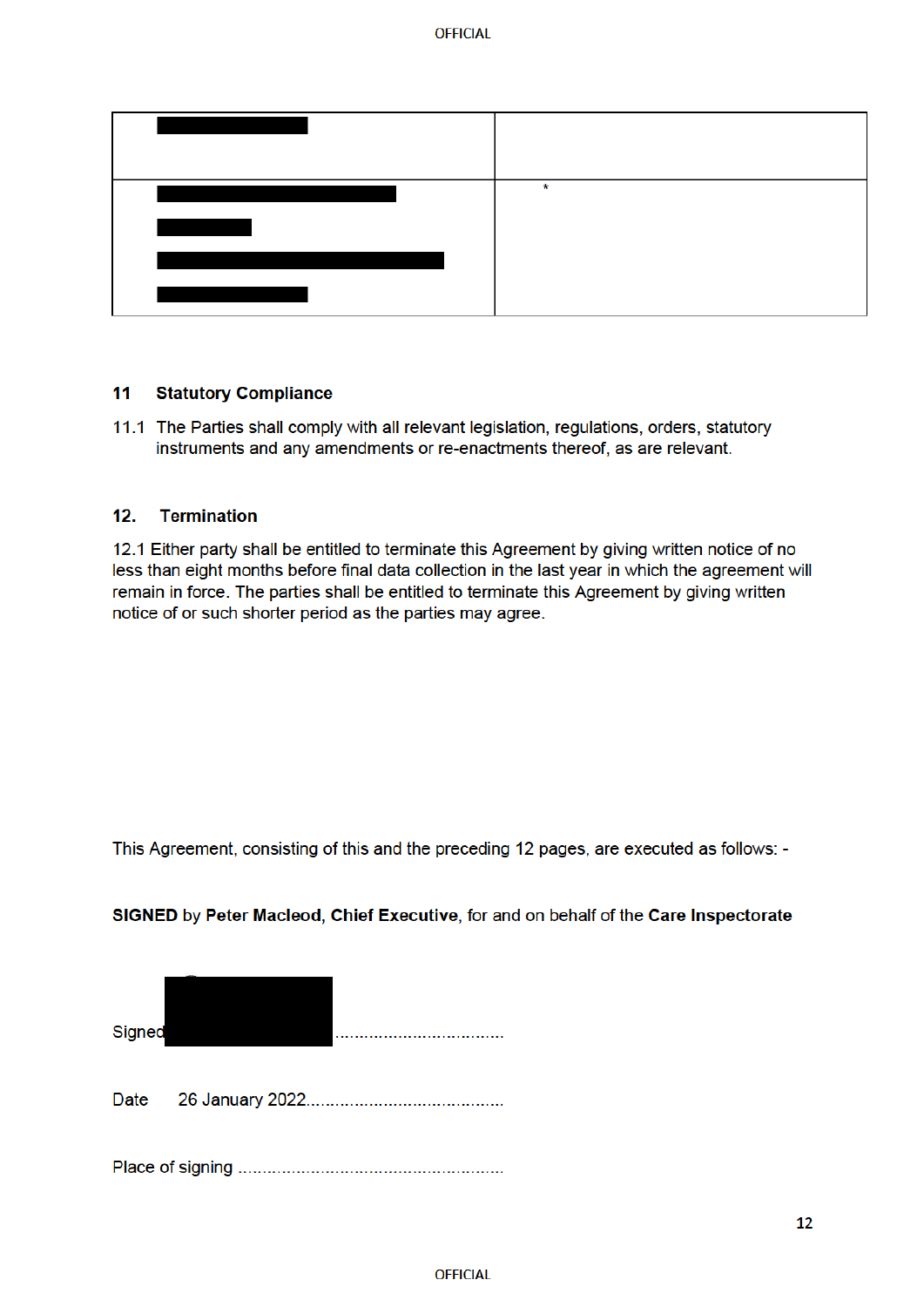**OFFICIAL** 

# SIGNED by Lorraine Gray, Chief Executive, for and on behalf of the Scottish Social **Services Council**



15 February 2022 Date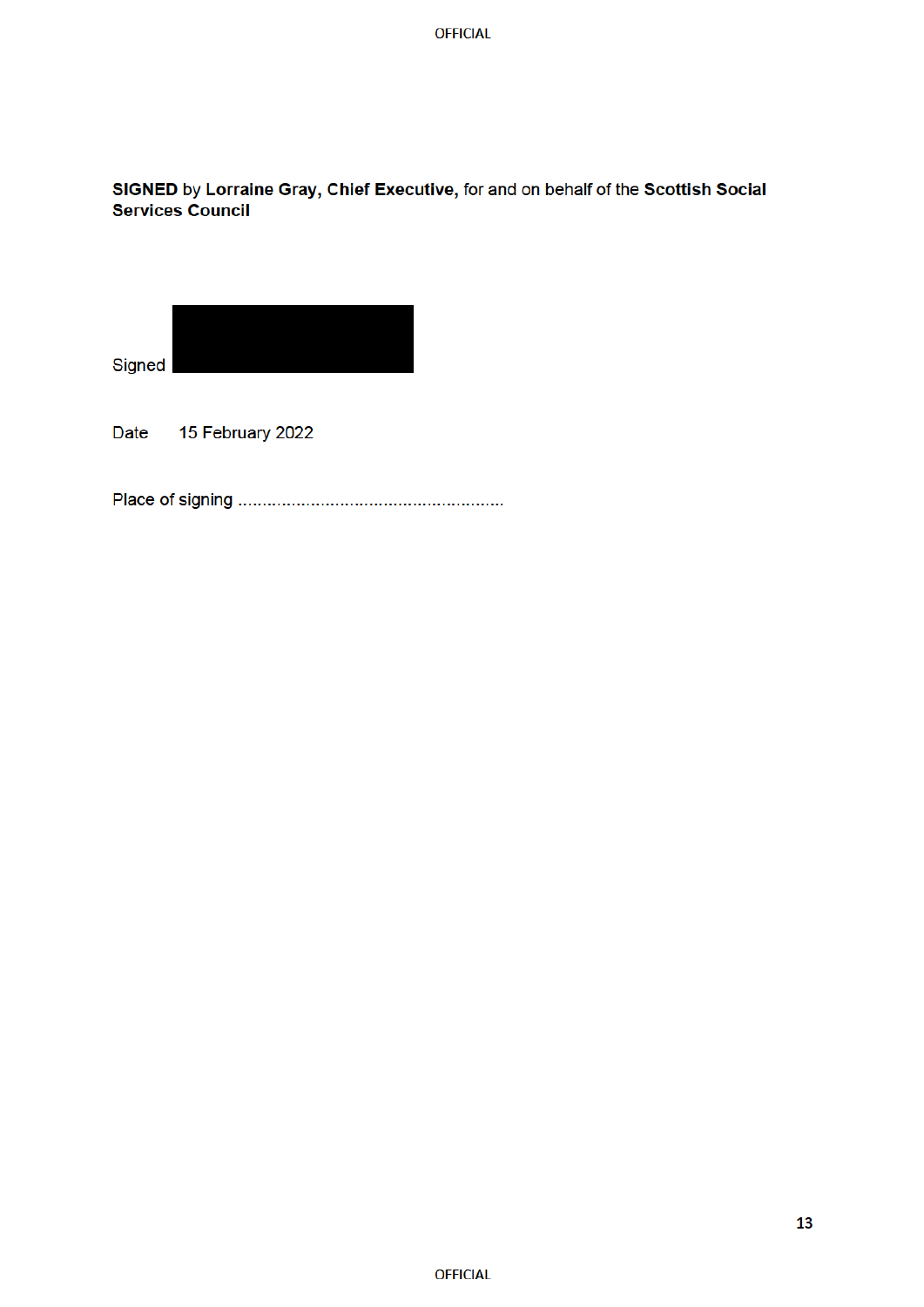Annexes to the Data Sharing Agreement between the Care Inspectorate and the SSSC

### **ANNEX 1**

The Care Inspectorate will supply the datasets listed below, to the SSSC for all registered Care Services, as defined in Schedule 12 to the Public Services Reform (Scotland) Act 2010. This includes data on services; employees; and leavers.

List of datasets:

#### (A) SERVICE FILE

There are 39 variables in this list.

| Variable               | Description                                                                         |
|------------------------|-------------------------------------------------------------------------------------|
| CaseNumber             | Unique identifier for each service, eg CS2003000123                                 |
| CaseNumberCombined     | The case number of the combined service, where there<br>is one                      |
| DateReg                | The date the service was registered                                                 |
| ProviderUNID           | Unique identifier for each Service Provider, e.g.<br>SP2003000011                   |
| ServiceType            | Service Type e.g. Private/Voluntary                                                 |
| CareService            | Nature of Care Service e.g. Day Care of Children                                    |
| <b>CareServiceCode</b> | Code for Nature of Care Service                                                     |
| SubType                | Sub type of Care Service e.g Day care of children (Over<br>3s)                      |
| SubTypeCode            | Code for subtype                                                                    |
| DaycareMainType        | Main Type (eg Nursery, Creche etc) if Service is Day<br>care of Children            |
| <b>ServiceStatus</b>   | Service Status e.g. Active/Proposing to cancel                                      |
| Postcode               | Postcode of Care service                                                            |
| <b>DecTotalNoStaff</b> | Total headcount staff figure for service <i>(includes</i><br><i>imputed values)</i> |
| <b>DecWTEstaff</b>     | WTE staff figure for service <i>(includes imputed values</i><br>and estimates)      |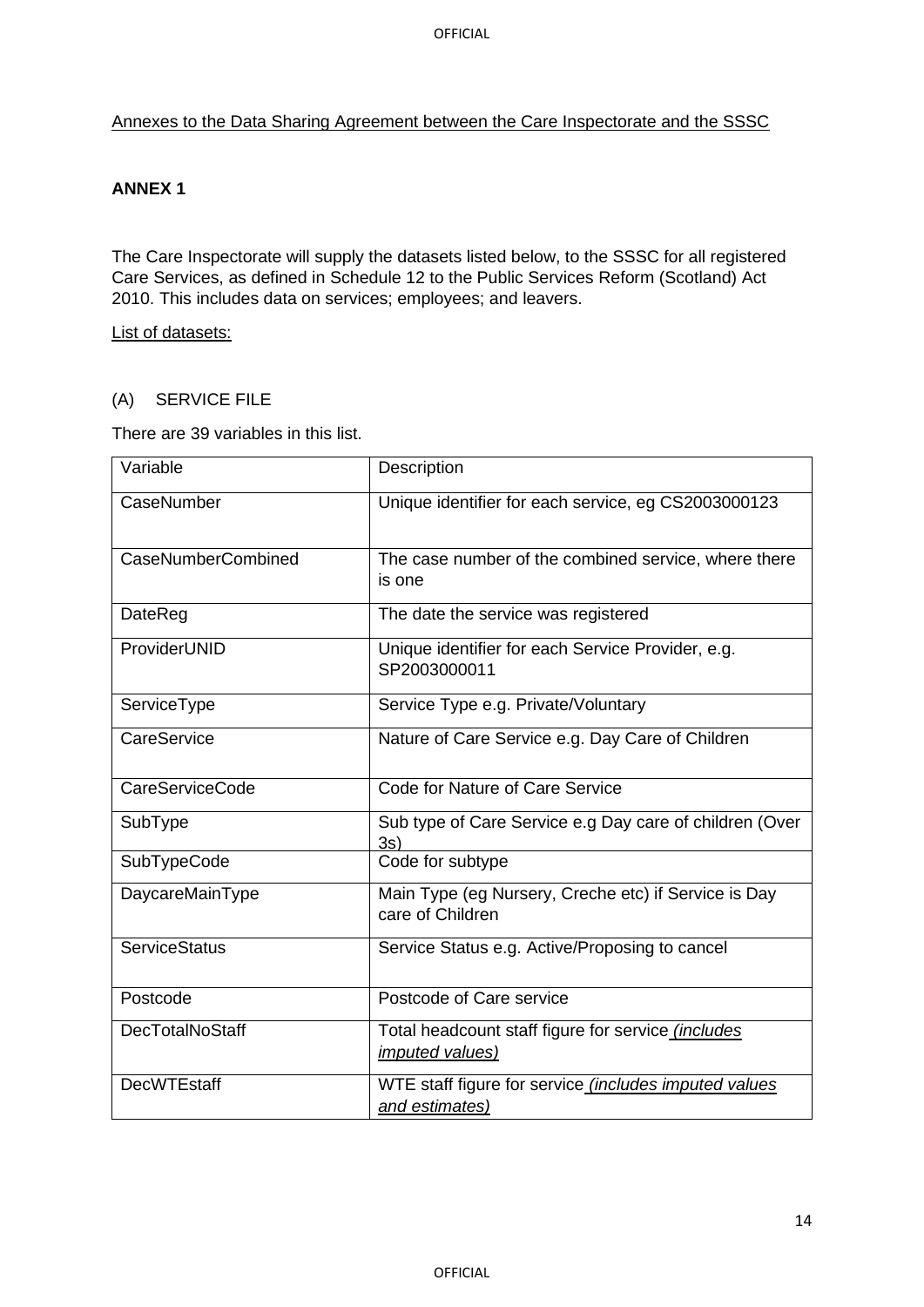| DecWTEworkingSUs             | WTE staff working directly with people who use services<br>(excluding vacancies) (no estimates made) |
|------------------------------|------------------------------------------------------------------------------------------------------|
| <b>DecCountOfStaff</b>       | Count of individual staff records provided by service<br>where these have been submitted             |
| <b>DecCountOfLeavers</b>     | Count of individual leaver records where these have<br>been submitted                                |
| TotalDaysStaffAbsentN        | Total Number of days staff were absent due to illness                                                |
| EmpRecMissing                | Estimated number of individual staff records not<br>provided by service                              |
| <b>ReturnSubmitted</b>       | Flag for whether Staffing figures were submitted by the<br>service                                   |
| Flag                         | Flag to indicate a support service which is part of a<br>combined service.                           |
| Estimate_total               | Flag to indicate if DecTotalNoStaff variable is imputed.                                             |
| Estimate_WTE                 | Flag to indicate if DecWTEstaff is estimated or imputed.                                             |
| Local_Authority_Name         | <b>Local Authority</b>                                                                               |
| Local_Authority_Code         | Local Authority code                                                                                 |
| Health_Board_YYYY_Name       | Health board (where YYYY refers to the year the HB<br>boundaries were set)                           |
| Health_Board_YYYY_Code       | Health board code (where YYYY refers to the year the<br>HB boundaries were last set)                 |
| IntegrationAuthorityYYYYName | Integration Authority name (where YYYY refers to the<br>year the IA boundaries were last set)        |
| IntegrationAuthorityYYYYcode | <b>Integration Authority Code</b>                                                                    |
| Urban Rural6 Class           | 6 fold urban rural classification of service                                                         |
| Urban_Rural6_Class_Code      | 6 fold urban rural classification of service code                                                    |
| UrbRur8                      | 8 fold urban rural classification of service                                                         |
| DecTotalNoVolunteers         | Count of individual volunteer records provided by<br>services where these have been submitted        |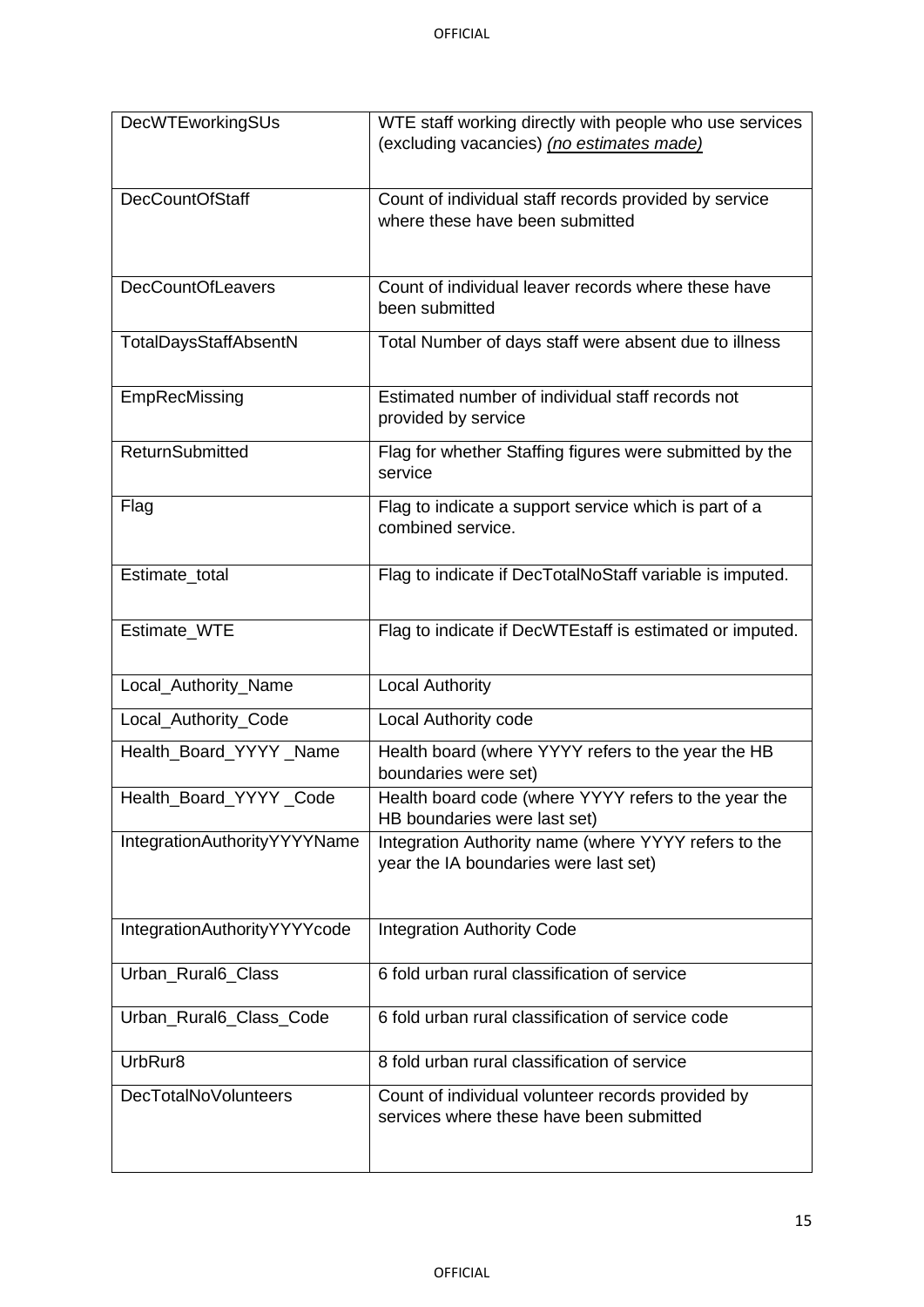| <b>DecTotalNoAssistants</b> | Count of individual assistant records provided by<br>childminding services where these have been submitted |
|-----------------------------|------------------------------------------------------------------------------------------------------------|
| DecTotalWTENurseVacancies   | WTE nursing staff vacancies.                                                                               |
| DecTotalWTEstaffVacancies   | WTE staff vacancies for total staff                                                                        |
| DecTotalWTEstaffVacanciesSU | WTE staff vacancies for staff working with service users<br>service users.                                 |
| status                      | Status of the Annual Return                                                                                |
| <b>DecWTENurses</b>         | WTE nurse figure for service (includes imputed values<br>or estimates)                                     |

# (B) Employee file (includes Leavers data)

There are 130 variables in this list.

| Variable               | Description                                                              |
|------------------------|--------------------------------------------------------------------------|
| <b>StaffID</b>         | Staff member identifier (Note this is not unique)                        |
| CaseNumber             | Unique identifier for each service                                       |
| CaseNumberCombined     | The case number of the combined service, where<br>there is one           |
| ProviderUNID           | Unique identifier for each Service Provider, eg<br>SP2003000011          |
| Postcode               | Postcode of service                                                      |
| ServiceType            | Type of service (LA, private etc)                                        |
| CareService            | Nature of Care Service e.g. Day Care of Children                         |
| <b>CareServiceCode</b> | Code for Nature of Care Service                                          |
| SubType                | Sub type of Care Service                                                 |
| SubTypeCode            | Code for subtype                                                         |
| DaycareMainType        | Main Type (eg Nursery, Creche etc) if Service is Day<br>care of Children |
| <b>ServiceStatus</b>   | Service Status e.g. Active/Proposing to cancel                           |
| Age                    | Age                                                                      |
| <b>JobTitle</b>        | Job Title                                                                |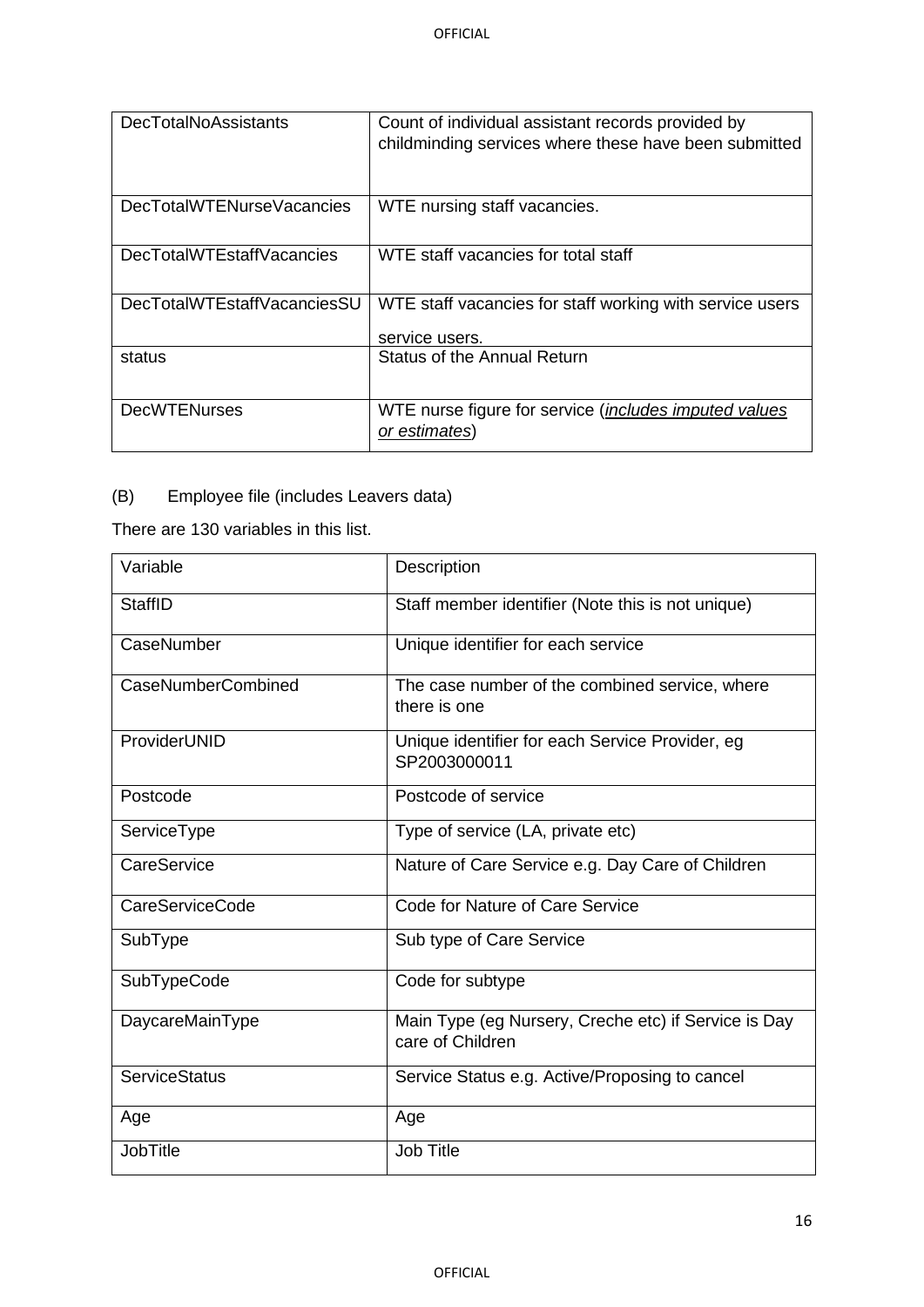| <b>JobFunction</b>                    | Job Function (manager, care worker etc)              |
|---------------------------------------|------------------------------------------------------|
| ContractType                          | Contract type of employee e.g. permanent, temporary. |
| <b>Hours</b>                          | Typical weekly hours                                 |
| EntrySource                           | Where employee was recruited from                    |
| <b>EmpStartDateEmployer</b>           | Date employment commenced with current employer      |
| <b>EmpStartDate</b>                   | Date employment commenced in current post:           |
| InductionTrainingCompleted            | Whether induction training completed                 |
| HealthAndSafetyTrainingComplet<br>ed  | Whether health and safety training completed         |
| InfectionControlTrainingComplete<br>d | Whether infection control training completed         |
| WorkingPattern1_Normal                | Whether working pattern is Normal                    |
| WorkingPattern2_Flexitime             | Whether working pattern is Flexitime                 |
| WorkingPattern3_AnnualisedHou<br>rs   | Whether working pattern is Annualised hours          |
| WorkingPattern4_TermTime              | Whether working pattern is Term time                 |
| WorkingPattern5_Vacation              | Whether working pattern is Vacation                  |
| WorkingPattern6_HomeWorking           | Whether working pattern is Home Working              |
| WorkingPattern7_JobSharing            | Whether working pattern is Job Sharing               |
| WorkingPattern8_NineDayFnight         | Whether working pattern is Nine day fortnight        |
| WorkingPattern9_FourandhalfDa<br>ys   | Whether working pattern is Four and half days        |
| WorkingPattern10_ShiftWorking         | Whether working pattern is Shift working             |
| WorkingPattern11_NightWorking         | Whether working pattern is Night working             |
| WorkingPattern12_Compressed           | Whether working pattern is Compressed                |
| WorkingPattern13_PartTime             | Whether working pattern is job Part time             |
| WorkingPattern14_Variable             | Whether working pattern is Variable                  |
| WorkingPattern15_Other                | Whether working pattern is Other                     |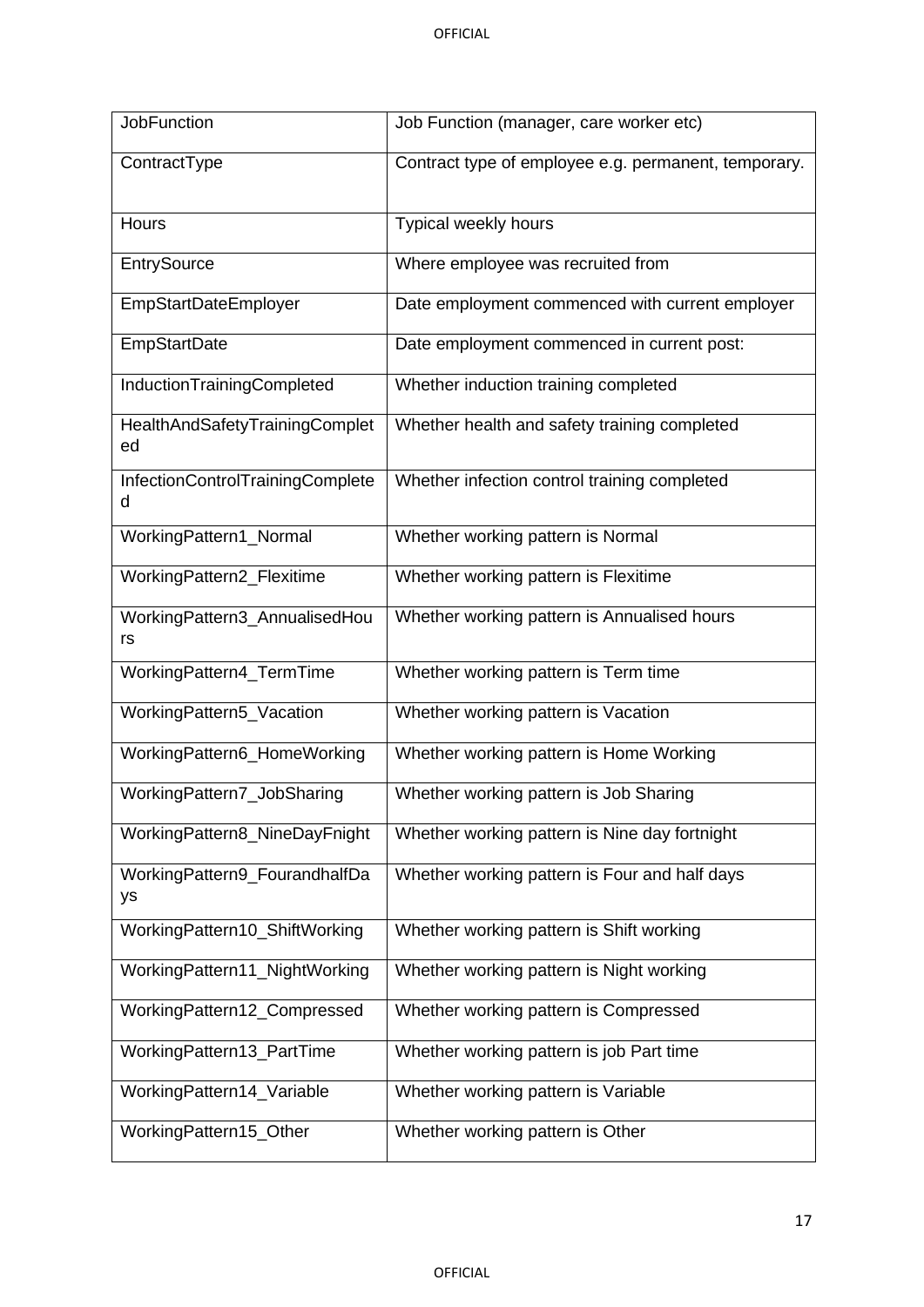| WorkingPattern16_NotKnown   | Whether working pattern is Not Known                                                                                                       |
|-----------------------------|--------------------------------------------------------------------------------------------------------------------------------------------|
| StaffRegistrations1_GDC     | Whether employee registered with GDC                                                                                                       |
| StaffRegistrations2_GMC     | Whether employee registered with GMC                                                                                                       |
| StaffRegistrations3_GOC     | Whether employee registered with GOC                                                                                                       |
| StaffRegistrations4_GTC_NI  | Whether employee registered with GTC Northern<br>Ireland                                                                                   |
| StaffRegistrations5_GTC_SCO | Whether employee registered with GTC Scotland                                                                                              |
| StaffRegistratons6_GTC_WAL  | Whether employee registered with GTC Wales                                                                                                 |
| StaffRegistrations7_HCPC    | Whether employee registered with HCPC                                                                                                      |
| StaffRegistrations8_NMC     | Whether employee registered with NMC                                                                                                       |
| StaffRegistrations9_GPhC    | Whether employee registered with Gphc                                                                                                      |
| StaffRegistrations10_SSSC   | Whether employee registered with SSSC                                                                                                      |
| StaffRegistrations11_None   | Whether employer is not registered with any Body                                                                                           |
| SSSC_registration_Emp_Cat   | SSSC registration category that employee's post<br>belongs to                                                                              |
| SSSCRegConditional          | If the employee's registration with SSSC is<br>conditional, based on gaining a qualification<br>(mandatory if StaffRegistrations10_SSSC=1) |
| SSSCRegCondDate             | Date employee is expected to attain qualification<br>(mandatory if SSSCRegConditional=1)                                                   |
| DCCQualificationHeld1       | Does the Day care of Children employee hold a BA<br>Childhood Practice.                                                                    |
| DCCQualificationHeld2       | Does the Day care of Children employee hold a BA<br>(hons) Childhood Practice                                                              |
| DCCQualificationHeld3       | Does the Day care of Children employee hold an SQA<br>Professional Development Award Childhood Practice<br>(SCQF level 9                   |
| DCCQualificationHeld4       | Does the Day care of Children employee hold a<br>Graduate Diploma in Childhood Practice                                                    |
| DCCQualificationHeld5       | Does the Day care of Children employee hold a<br><b>Master of Education Childhood Practice</b>                                             |
| DCCQualificationHeld6       | Does the Day care of Children employee hold a Post<br>Graduate Diploma in Childhood Practice                                               |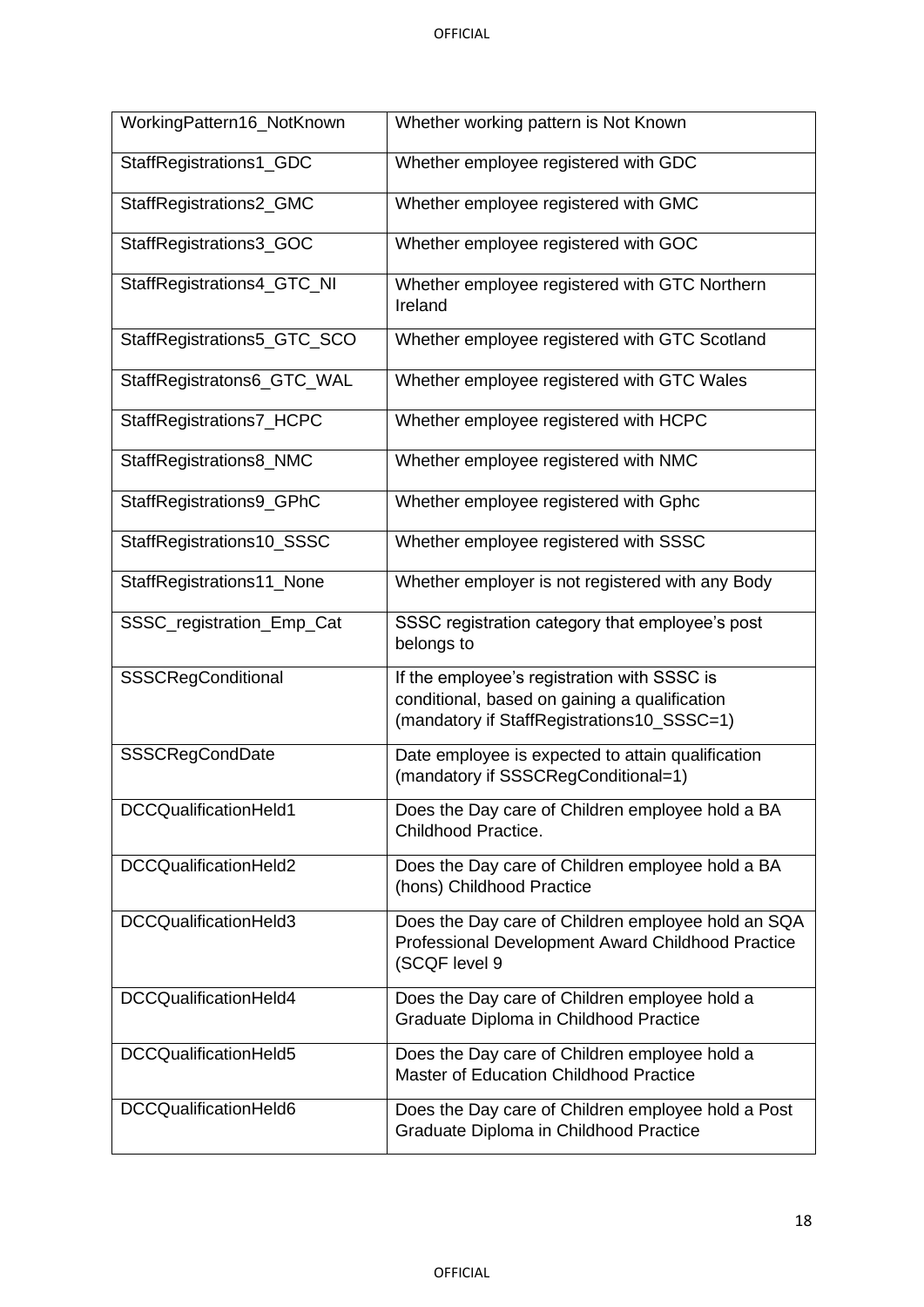| DCCQualificationHeld7        | Does the Day care of Children employee hold a Post<br>Graduate Certificate / Diploma in Early Years<br>Pedagogue          |
|------------------------------|---------------------------------------------------------------------------------------------------------------------------|
| DCCQualificationHeld8        | Does the Day care of Children employee hold an HND<br>Additional Support Needs: Managing and Supporting<br>the Services   |
| DCCQualificationHeld9        | Does the Day care of Children employee hold an<br>Other SCQF level 9 or higher relevant to Day Care of<br>Children        |
| DCCQualificationHeld10       | Does the Day care of Children employee hold an HNC<br>Childhood Practice at SCQF level 7 or 8                             |
| DCCQualificationHeld11       | Does the Day care of Children employee hold an SVQ<br>Social Services - Children and young people at SCQF<br>level 7 or 8 |
| DCCQualificationHeld12       | Does the Day care of Children employee hold an<br>Other SCQF level 7 or 8 relevant to Day Care of<br>Children             |
| DCCQualificationHeld13       | Does the Day care of Children employee hold an HNC<br>Additional Support Needs: Supporting the Individual                 |
| DCCQualificationHeld14       | Does the Day care of Children employee hold a<br>National Certificate in Early Education and Childcare<br>at SCQF level 6 |
| DCCQualificationHeld15       | Does the Day care of Children employee hold an SVQ<br>Social Services - Children and young people at SCQF<br>level 6      |
| DCCQualificationHeld16       | Does the Day care of Children employee hold an<br>Other SCQF level 6 relevant to Day Care of Children                     |
| DCCQualificationHeld17       | Does the Day care of Children employee hold None of<br>the above qualifications                                           |
| DCCQualificationHeld18       | Does the Day care of Children employee hold an<br>'other' qualification relevant to Day care of children.                 |
| <b>DCCQualsheldOther</b>     | If DCCQualificationheld18=1, the Qualification held is<br>recorded as free text                                           |
| <b>DCCQualificationsProg</b> | The qualification the employee is working towards<br>gaining.                                                             |
|                              | (Mandatory if SSSCregConditional =YES)                                                                                    |
| CMQualheld1                  | Does the childminder hold an SVQ 2 in Social<br>Services (Children & Young People)                                        |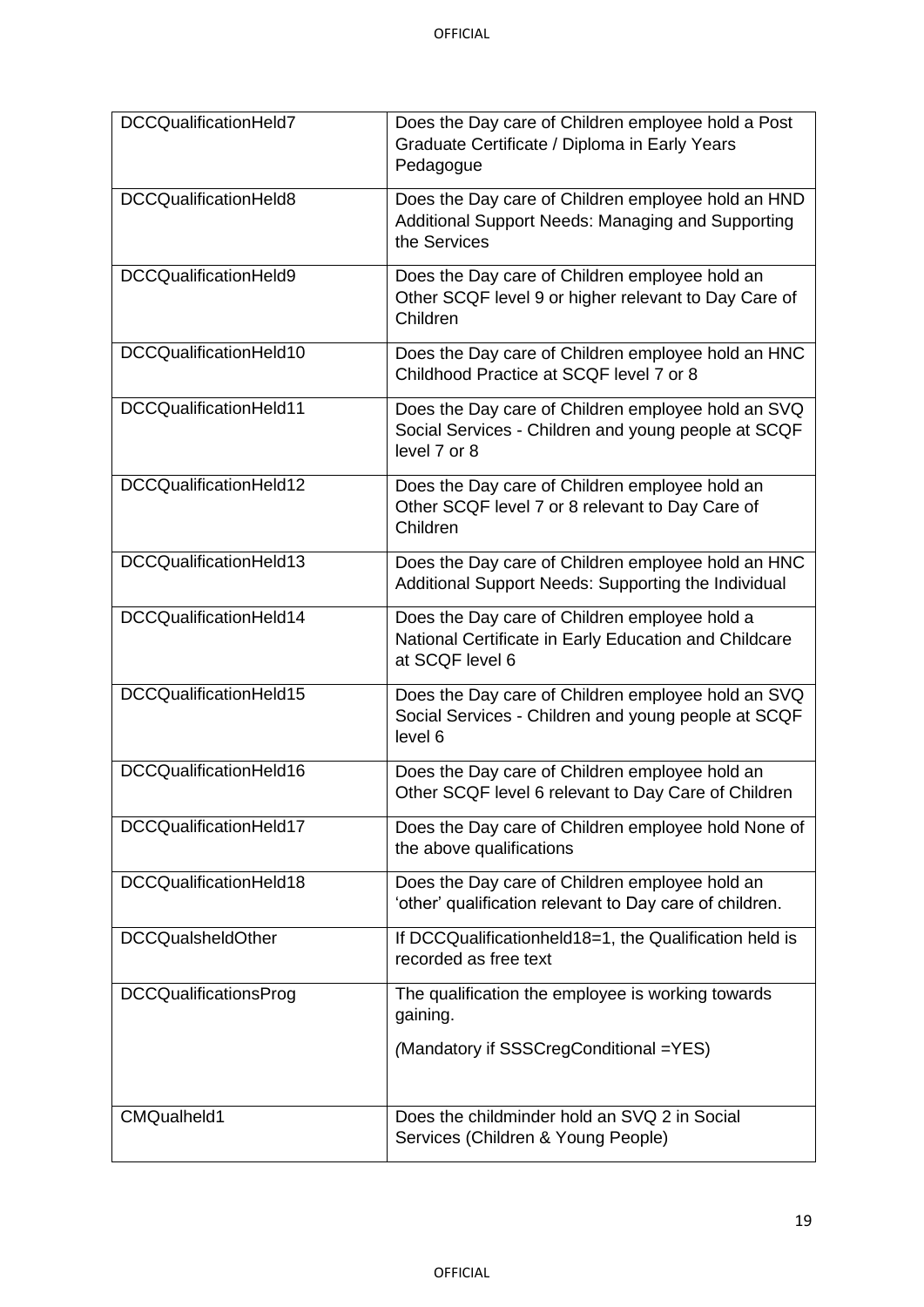| CMQualheld2        | Does the childminder hold an SVQ 3 in Social<br>Services (Children & Young People)                                            |
|--------------------|-------------------------------------------------------------------------------------------------------------------------------|
| CMQualheld3        | Does the childminder hold an SVQ 4 in Social<br>Services (Children & Young People)                                            |
| CMQualheld4        | Does the childminder hold an SVQ 2 in Children's'<br>Care, Learning and Development                                           |
| CMQualheld5        | Does the childminder hold an SVQ 3 in Children's'<br>Care, Learning and Development                                           |
| CMQualheld6        | Does the childminder hold an SVQ 4 in Children's'<br>Care, Learning and Development                                           |
| CMQualheld7        | Does the childminder hold an HNC Childhood Practice                                                                           |
| <b>CMQualheld8</b> | Does the childminder hold an HND Childhood Practice                                                                           |
| CMQualheld9        | Does the childminder hold a PDA 7 Children & Young<br>People's Health & Wellbeing                                             |
| CMQualheld10       | Does the childminder hold a PDA 8 Children & Young<br>People's Health & Wellbeing                                             |
| CMQualheld11       | Does the childminder hold a PDA 8 Childhood<br>Practice                                                                       |
| CMQualheld12       | Does the childminder hold a PDA 9 Childhood<br>Practice                                                                       |
| CMQualheld13       | Does the childminder hold a BA Childhood Practice                                                                             |
| CMQualheld14       | Does the childminder hold a BA (Honours) Childhood<br>Practice                                                                |
| CMQualheld15       | Does the childminder hold a BA (Honours) Social<br>Work                                                                       |
| CMQualheld16       | Does the childminder hold a Degree or post graduate<br>qualification in Community Education                                   |
| CMQualheld17       | Does the childminder hold a Qualification meeting the<br>requirements for professional registration: Teaching                 |
| CMQualheld18       | Does the childminder hold a Qualification meeting the<br>requirements for professional registration: Nursing and<br>Midwifery |
| CMQualheld19       | Does the childminder hold a Qualification meeting the<br>requirements for professional registration: Social Work              |
| CMQualheld20       | Does the childminder hold None of the above                                                                                   |
| CMQualheld21       | Does the childminder hold an Other qualification<br>relevant to childminding                                                  |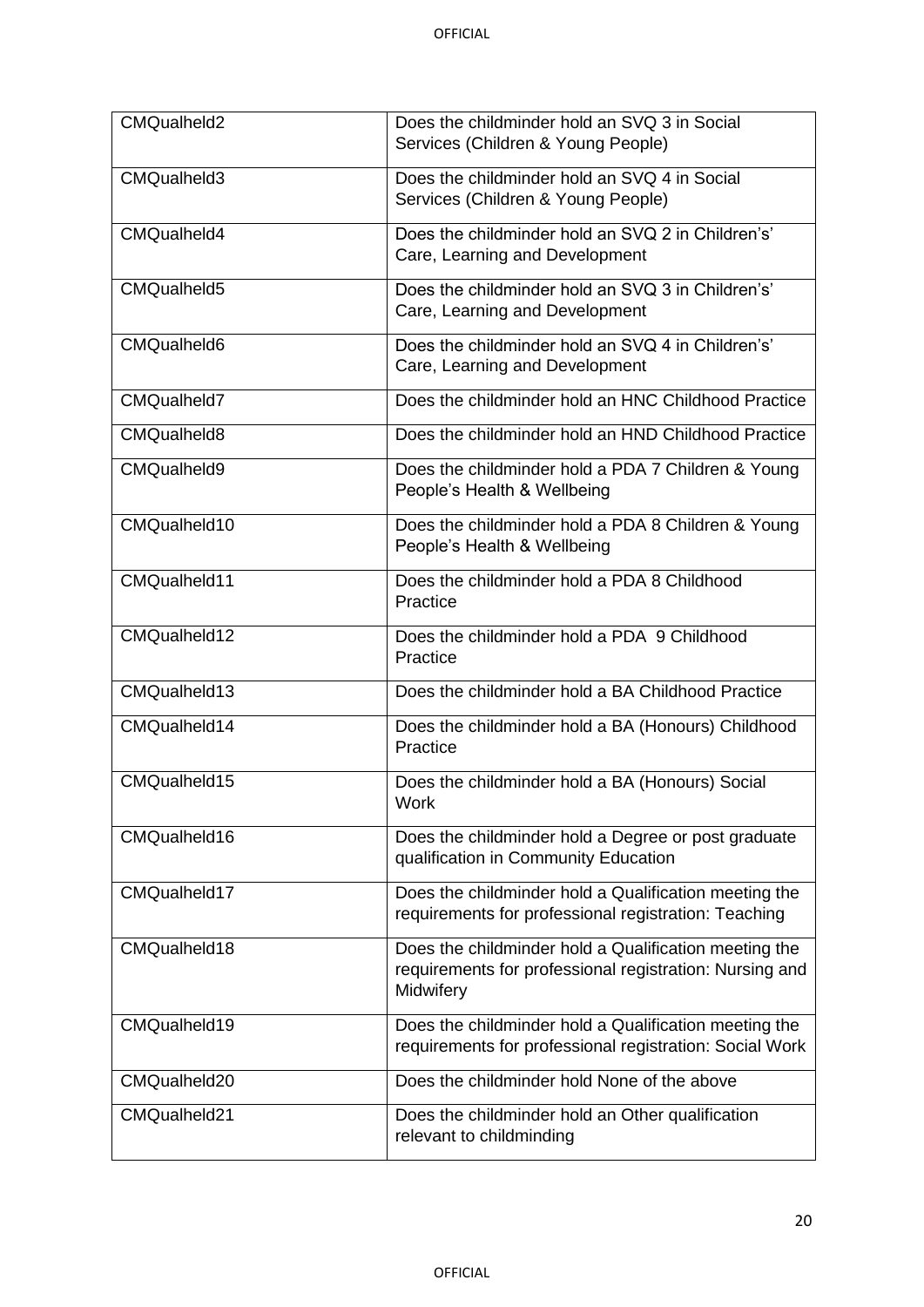| <b>CMQualhelother</b>     | Qualification held by childminder that is not in the<br>specified list.                                           |
|---------------------------|-------------------------------------------------------------------------------------------------------------------|
|                           | Free text                                                                                                         |
| <b>CMQualsinprogress1</b> | Is the childminder not currently working towards<br>gaining a qualification                                       |
| CMQualsinprogress2        | Is the childminder currently working towards gaining<br>an SVQ 2 in Social Services (Children & Young<br>People)  |
| CMQualsinprogress3        | Is the childminder currently working towards gaining<br>an SVQ 3 in Social Services (Children & Young<br>People)  |
| CMQualsinprogress4        | Is the childminder currently working towards gaining<br>an SVQ 4 in Social Services (Children & Young<br>People)  |
| CMQualsinprogress5        | Is the childminder currently working towards gaining<br>an SVQ 2 in Children's' Care, Learning and<br>Development |
| CMQualsinprogress6        | Is the childminder currently working towards gaining<br>an SVQ 3 in Children's' Care, Learning and<br>Development |
| CMQualsinprogress7        | Is the childminder currently working towards gaining<br>an SVQ 4 in Children's' Care, Learning and<br>Development |
| CMQualsinprogress8        | Is the childminder currently working towards gaining<br>an HNC Childhood Practice                                 |
| CMQualsinprogress9        | Is the childminder currently working towards gaining<br>an HND Childhood Practice                                 |
| CMQualsinprogress10       | Is the childminder currently working towards gaining a<br>PDA 7 Children & Young People's Health & Wellbeing      |
| CMQualsinprogress11       | Is the childminder currently working towards gaining a<br>PDA 8 Children & Young People's Health & Wellbeing      |
| CMQualsinprogress12       | Is the childminder currently working towards gaining a<br>PDA 8 Childhood Practice                                |
| CMQualsinprogress13       | Is the childminder currently working towards gaining a<br>PDA 9 Childhood Practice                                |
| CMQualsinprogress14       | Is the childminder currently working towards gaining a<br><b>BA Childhood Practice</b>                            |
| CMQualsinprogress15       | Is the childminder currently working towards gaining a<br>BA (Honours) Childhood Practice                         |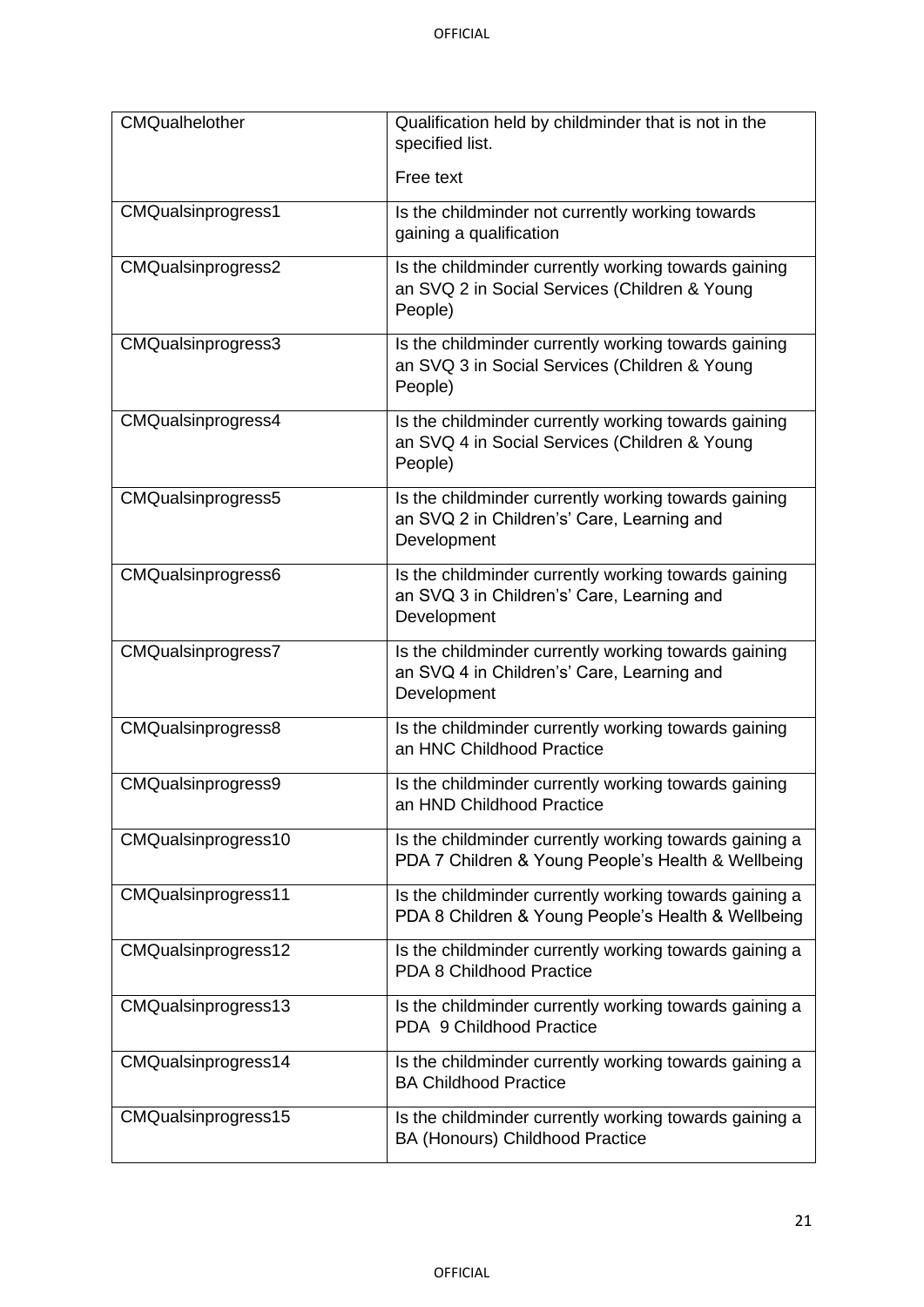| CMQualsinprogress16          | Is the childminder currently working towards gaining a<br><b>BA (Honours) Social Work</b>                                                                |
|------------------------------|----------------------------------------------------------------------------------------------------------------------------------------------------------|
| CMQualsinprogress17          | Is the childminder currently working towards gaining a<br>Degree or post graduate qualification in Community<br>Education                                |
| CMQualsinprogress18          | Is the childminder currently working towards gaining a<br>Qualification meeting the requirements for<br>professional registration: Teaching              |
| CMQualsinprogress19          | Is the childminder currently working towards gaining a<br>Qualification meeting the requirements for<br>professional registration: Nursing and Midwifery |
| CMQualsinprogress20          | Is the childminder currently working towards gaining a<br>Qualification meeting the requirements for<br>professional registration: Social Work           |
| CMQualsinprogress21          | Is the childminder currently working towards gaining<br>an Other qualification                                                                           |
| CMqualsinprogressother       | Qualification held by childminder that is not in the<br>specified list.<br>Free text                                                                     |
| LeaverFlag                   | Flag whether employee is a leaver                                                                                                                        |
| DateLeftEmployment           | Employee end date                                                                                                                                        |
| ExitInterview                | Whether exit interview undertaken                                                                                                                        |
| Destination                  | Leaving destination                                                                                                                                      |
| Local_Authority_Name         | Local Authority name                                                                                                                                     |
| Local_Authority_Code         | <b>Local Authority code</b>                                                                                                                              |
| Health_Board_YYYY_Name       | Health board                                                                                                                                             |
| Health_Board_YYYY_Code       | Health board code                                                                                                                                        |
| IntegrationAuthorityYYYYName | Integration Authority name                                                                                                                               |
| IntegrationAuthority2016Code | <b>Integration Authority Code</b>                                                                                                                        |
| Urban_Rural6_Class_Code      | 6 fold urban rural classification of service code                                                                                                        |
| Urban_Rural6_Class           | 6 fold urban rural classification of service                                                                                                             |
| UrbRur8                      | 8 fold urban rural classification of service                                                                                                             |

# (C) ELCC file

There are three variables in this list.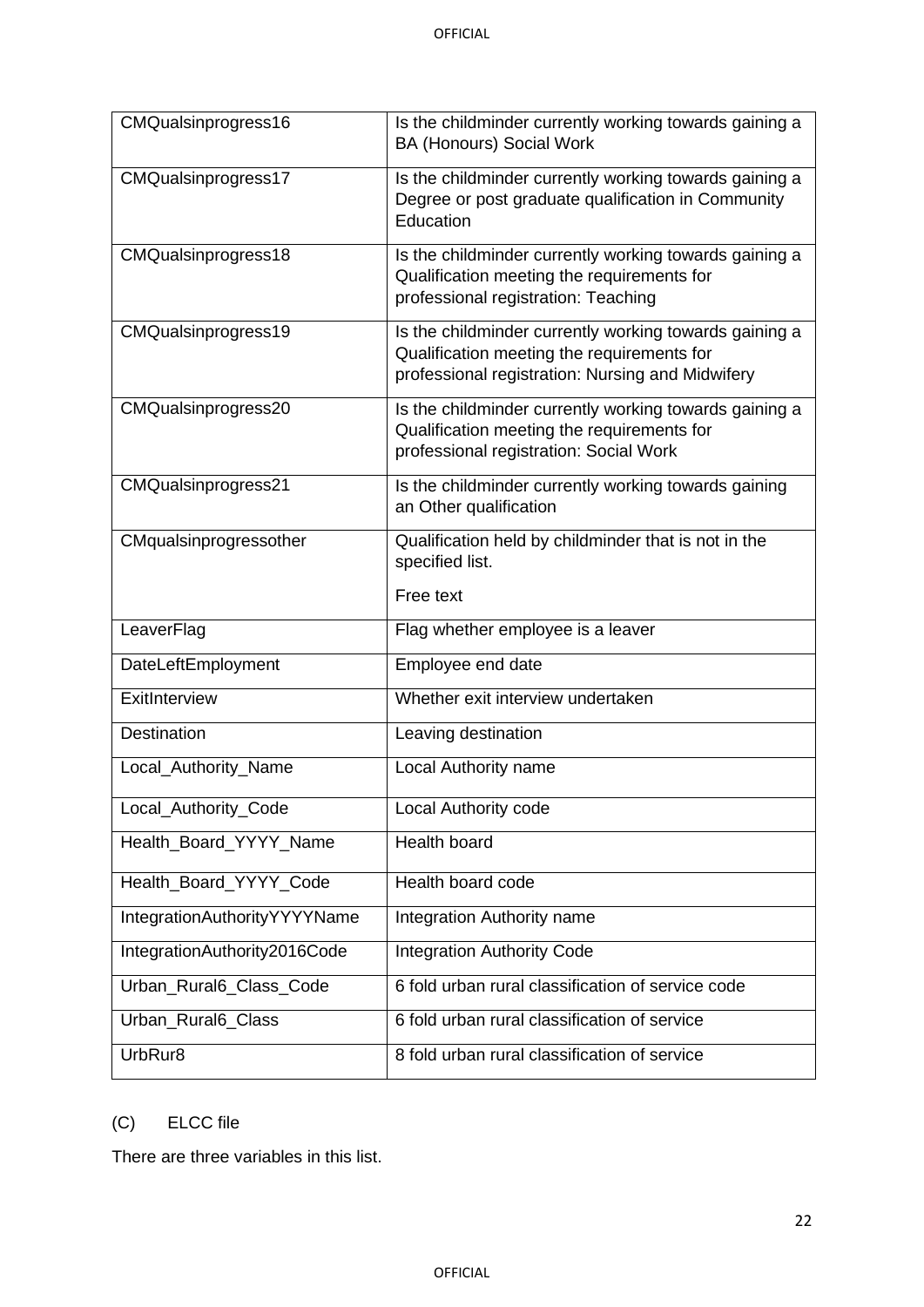| <b>Variable</b>    | <b>Description</b>                                                                                                                          |
|--------------------|---------------------------------------------------------------------------------------------------------------------------------------------|
| CaseNumber         | Unique identifier for each service, eg CS2003000123                                                                                         |
| <b>ELCC</b>        | Flag to indicate if this service received ELC<br>Partnership Funding. Cleaned and validated by the<br>Care Inspectorate's Intelligence Team |
| <b>ELCC</b> detail | Detail of what the ELC funding is provided for.                                                                                             |

# (D) DCC Capacity Ratio file

There are 3 variables in this list.

| Variable   | <b>Description</b>                                             |
|------------|----------------------------------------------------------------|
| CaseNumber | Unique identifier for each service, eg CS2003000123            |
| Subtype    | Sub type of Care Service e.g Day care of children<br>(Over 3s) |
| Capacity   | The capacity of the DCC service.                               |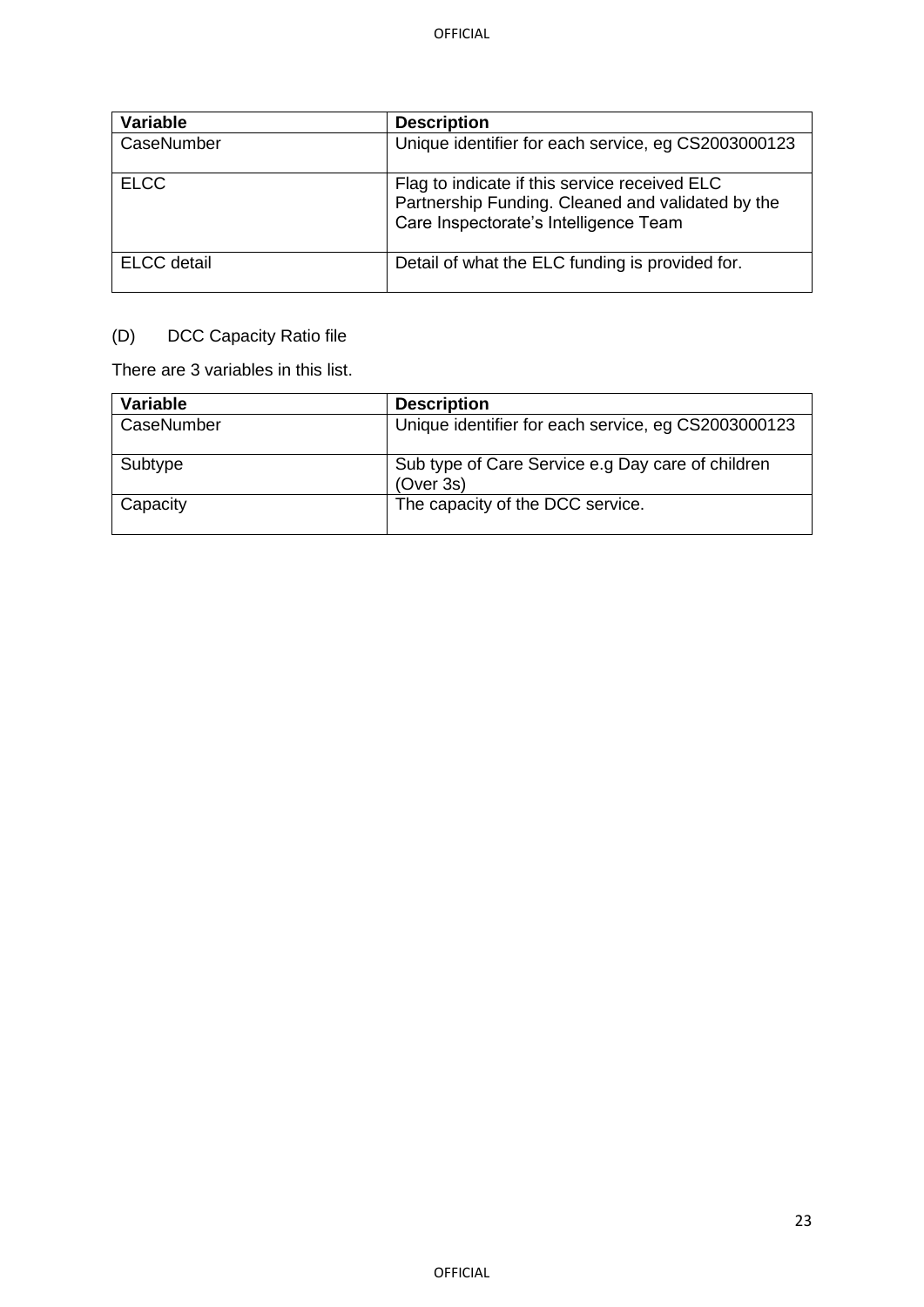# **ANNEX 2**

## Part 1

The Care Inspectorate has included certain questions in the Annual Return it issues to Care Services. The aim of these questions is to ensure that providers are meeting their responsibilities as regards social service workers in terms of the Public Services Reform (Scotland) Act 2010, the Regulation of Care (Scotland) Act 2001 and the Council's Code of Practice for Employers of Social Service Workers.

The following information and questions will be included in the Care Inspectorate's Annual Returns issued to Care Service providers: -

A person employed in providing care, or managing the provision of care within your service is a social service worker. You must inform the SSSC of the following:

#### **Worker registered with the SSSC**

Employers must refer workers to the SSSC in the following circumstances:

a. Where a worker has been suspended, dismissed, or downgraded.

b. Where a worker resigns during a disciplinary investigation and the employer would have dismissed.

c. Where the employer is aware of a matter which would be referred to Disclosure Scotland.

d. Where a worker has been charged or convicted of a criminal offence e. Any other circumstances where the behaviour or actions of a worker raise a concern about their fitness to practise – see list A of employer referral flowchart at https://www.sssc.uk.com/knowledgebase/article/KA-01062/en-us

#### **Worker not registered with the SSSC**

if you have dismissed a worker on the grounds of misconduct if a worker has resigned or left, but had they not done so, you would have dismissed them (or considered doing so) on the grounds of misconduct.

- 1a. How many social service workers did these circumstances apply to between 1 January and 31 December? Do not include any workers who are registered with another professional body, such as the NMC.
- 1b. How many of them did you refer to the SSSC?
- 1c. If you did not refer them to the SSSC, why not?

Between 1 January and 31 December, how many of your staff:

- 2a. Were required to be registered with the SSSC
- 2b. Were registered with the SSSC
- 2c. Had applied for registration with the SSSC, but it had not yet been granted?
- 2d. Did not complete qualification conditions that were due to be completed during that period?
- 2e. Successfully completed qualification conditions that were due to be completed during that period?